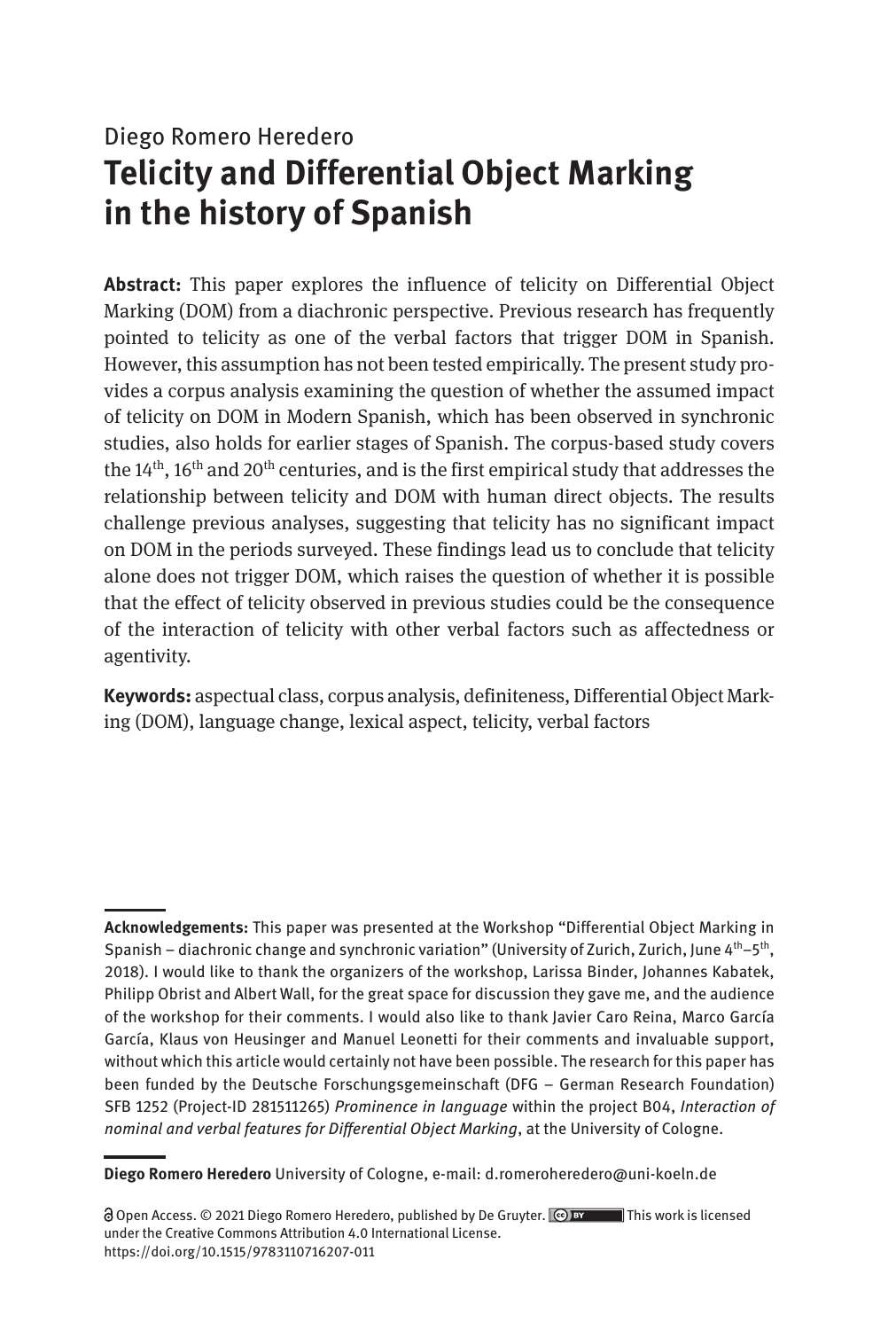# **1 Introduction**

Differential Object Marking (DOM) is a grammatical phenomenon conditioned by the interaction of various factors (cf. García García 2018 for an overview). These factors are not only related to the noun phrase (NP) having the function of direct object, but also to other aspects of the context in which it appears. In the early 1950s, Fernández Ramírez had already pointed out with regard to Spanish that "the nature of the verb and the nature of the noun or pronoun that functions as a direct object influence this phenomenon" (1951, 151). In this regard, Laca (2006) distinguishes between local and global factors. Local factors are those concerned with the properties of the NP that occupies the object position, while global factors are those concerned with the context in which it appears (Laca 2006, 430–431). More precisely, the animacy of the direct object, its degree of referentiality and the specificity of the referent are considered local factors (Company Company 2002; Leonetti 2004; Laca 2006). On the other hand, global factors are those related to the semantics of the verb, such as telicity, affectedness and agentivity (Torrego 1998; 1999; von Heusinger 2008; 2011; García García 2014; Romero Heredero in press); the presence of secondary predication referring to the object (Laca 2006); the topicality of the object and clitic doubling (Melis 1995; Torrego 1998; Laca 2006; Ormazábal/Romero 2013).

The influence of local factors has been widely documented in Spanish, not only from a synchronic point of view, but also from a diachronic perspective (Company Company 2002; Laca 2006; von Heusinger 2008). In contrast, global factors, and more specifically those related to the lexical properties of the verb, have not received as much attention. Nevertheless, while some studies deal with affectedness and agentivity, establishing the extent to which these factors influence DOM (Pottier 1968; von Heusinger 2008; 2011; García García 2018), telicity continues unattended, with the exception of the work of Torrego (1998; 1999), which will be presented in Section 2.

The aim of this paper is to shed light on the factor of telicity drawing on diachronic data. It will be discussed whether telicity has been a trigger for DOM in earlier stages of Spanish, as assumed for Modern Spanish, and whether the diachronic evolution of DOM supports the claims about the effect of telicity at present. Thus, the impact of telicity on DOM with human direct objects is addressed for the first time from a diachronic perspective and with an empirical methodology.<sup>1</sup>

The paper is structured as follows: Section 2 deals with the relationship between lexical aspect and case marking, which has been studied in many lan-

**<sup>1</sup>** For a more detailed version of the analysis that also includes affectedness and the interaction between telicity and affectedness, cf. Romero Heredero (in press)*.*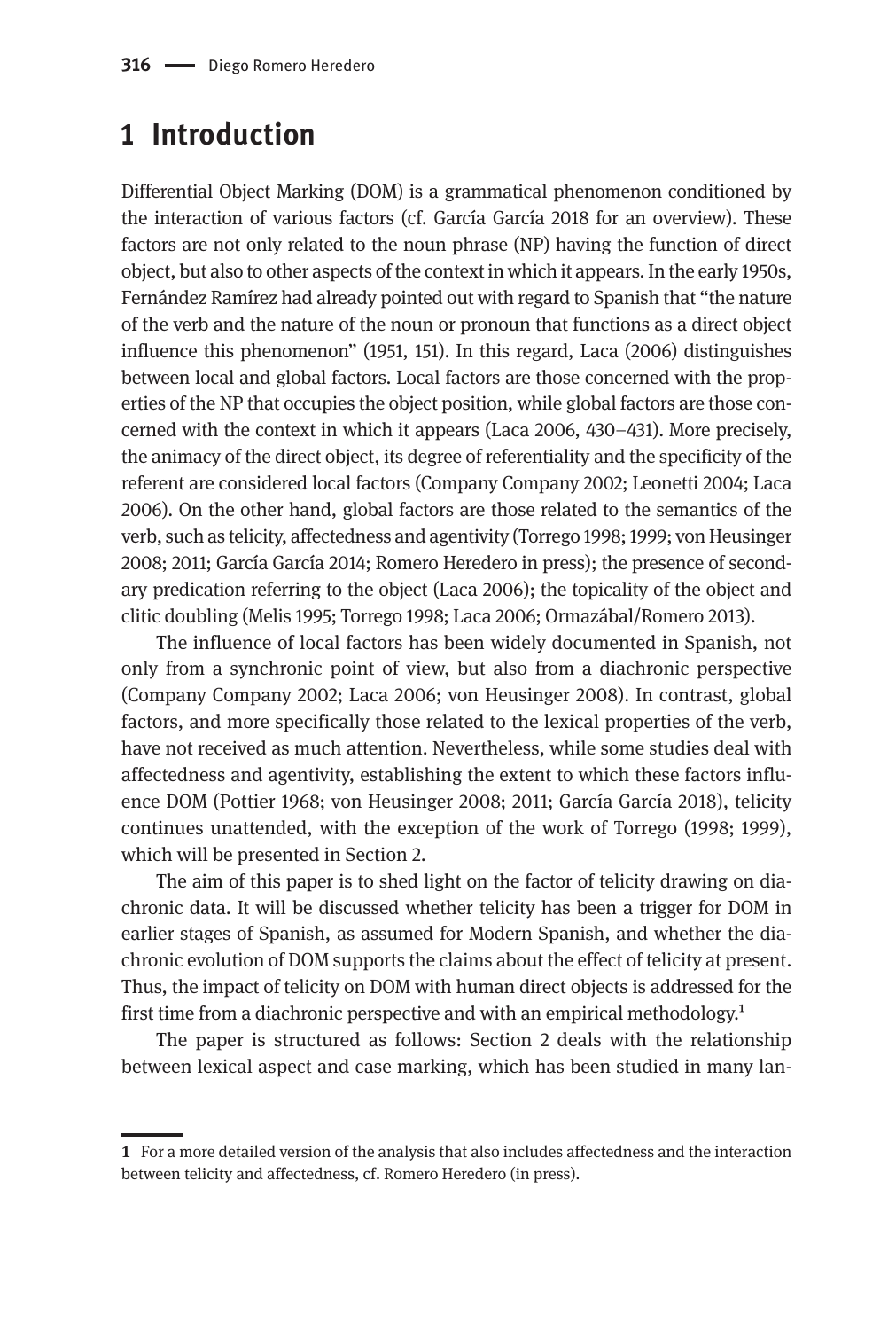guages and, more specifically, addresses the effect of telicity on DOM which has been suggested for Spanish by previous studies; Section 3 presents the diachronic corpus study conducted for the  $14<sup>th</sup>$ ,  $16<sup>th</sup>$  and  $20<sup>th</sup>$  centuries; finally, Section 4 summarizes all the findings derived from the corpus study and the most important ideas raised in the discussion about the influence of telicity on DOM.

### **2 Telicity, case-marking and DOM**

Telicity is a property of the verbal phrase (VP) implying the existence of an end point, after which the event designated by the predicate terminates or does not continue to take place (Verkuyl 1972; Dowty 1979; Tenny 1994; Krifka 1998). Hopper and Thomson (1980, 252) point to telicity as one of the factors linked to a high degree of transitivity in the clause, arguing that an action described by a telic VP is more effectively transferred to the object than one lacking an endpoint.

The relationship between case-marking and telicity or, more broadly, between case-marking and aspect, is a phenomenon that is well documented in many languages (Richardson 2012, 965). This relationship has been suggested for Slavic languages (Russian, Borer 2005, among others; Belarusian, Ukrainian, Czech, Slovak, Polish, Bosnian/Croatian/Serbian, Richardson 2007), Germanic languages (German, Leiss 2000, among others; Icelandic, Svenonius 2002), and even more prominently, for Finno-Ugric languages (Finnish, Kiparsky 1998, among others; Estonian, Tamm 2007, among others; Hungarian, Csirmaz 2006). Although, to a lesser extent, the case-aspect relationship has also been defended for other languages such as Scottish Gaelic (Ramchand 1997), Hindi (Mohanan 1984) or Spanish (Torrego 1998; 1999), among others.

One of the most frequently cited languages that exhibits this case-aspect relationship is Finnish, which presents an accusative-versus-partitive opposition for the internal argument which seems to be linked to an aspectual contrast (Richardson 2012, 965). The nature of that opposition has been described in terms of boundedness, telicity, and sometimes both. Kiparsky's examples in (1) exemplify this relationship. In Finnish the accusative has been characterized in terms of resultativity, as illustrated in (1) by the verb *to shoot*. This verb can assign different cases, giving rise to different aspectual interpretations. While in (1a) the verb has a partitive object and denotes an activity ('to shoot at'), in (1b) the verb is followed by an accusative object and describes an accomplishment ('to shoot dead') (Kiparsky 1998, 266–267). This example shows that accusative case in Finnish is associated with a telic character of the event, while partitive case is related to an atelic reading.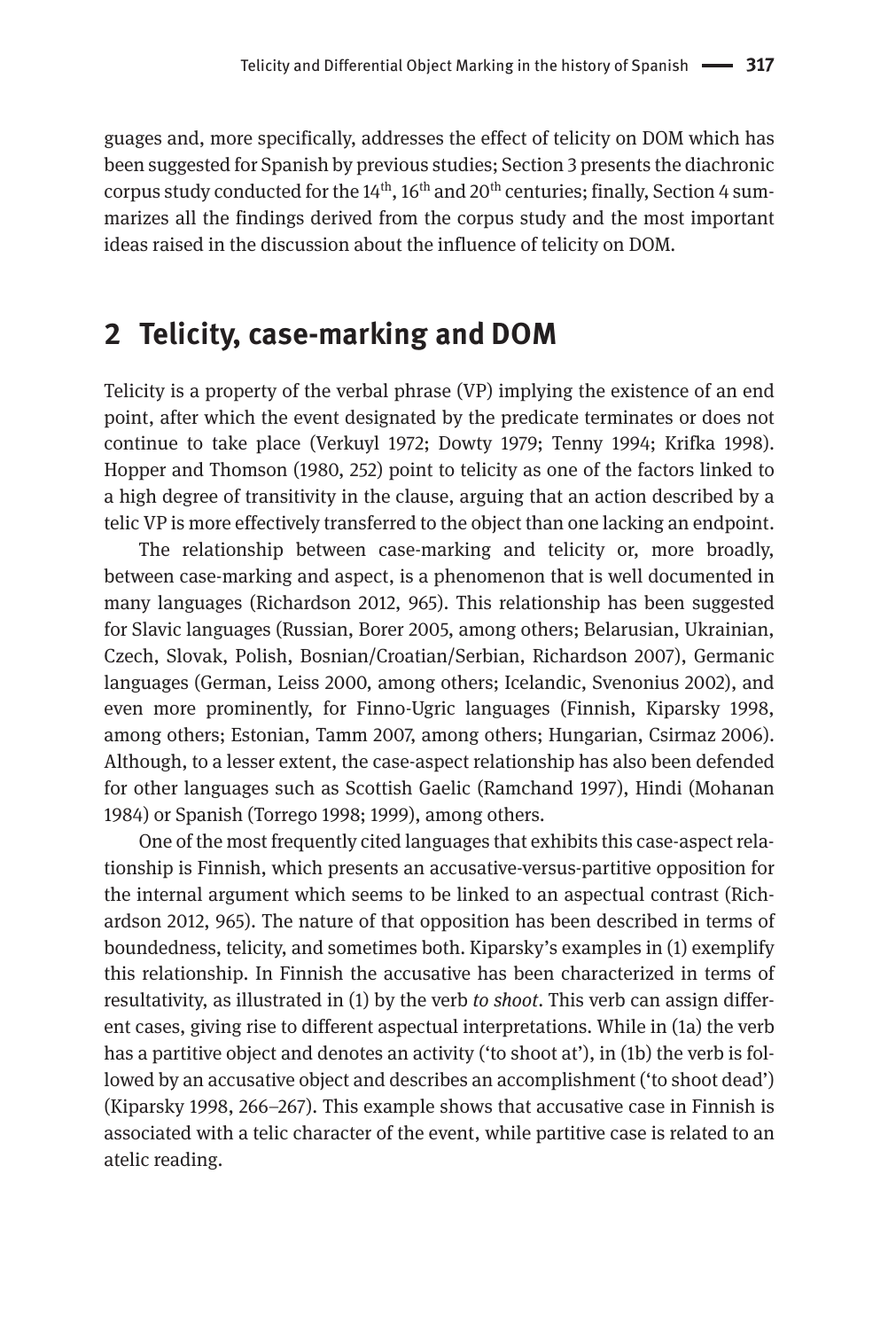- (1)  Case-marking in Finnish
	- a. *Ammu-i-n karhu-a* shoot-pst-1sg bear-part 'I shot at the/a bear.'
	- b. *Ammu-i-n karhu-n* shoot-pst-1sg bear-acc 'I shot the/a bear.'

(Kiparsky 1998, 266–267)

With regard to Spanish, Torrego (1998; 1999) are the only studies devoted to the interaction between DOM and lexical aspect. Torrego (1999) describes the relationship between DOM and telicity<sup>2</sup> according to the assumptions in  $(2)$ .

- (2) Interaction between telicity and DOM in Spanish
	- a. Telic verbs impose DOM on their direct object.
	- b. DOM triggers a telic interpretation on atelic verbs.

(Torrego 1999, 1787–1790)

The first assumption (2a) refers to the requirement of DOM by telic verbs. Following Torrego, telic verbs, which comprise achievements (e.g. *encontrar* 'to find') and accomplishments (e.g. *construir* 'to build'), describe delimited situations, and this delimitation confers them a specific character. The direct object of telic verbs moves to a certain syntactic position which implies the interpretation of the NP as the boundary of the event and, therefore, as specific. In that position the object receives a certain type of case that implies *a-*marking in Spanish. Therefore, telic verbs require DOM due to the specific character of the situations they describe and, for this reason, intrinsically telic verbs, such as *insultar* 'to insult', obligatorily require their direct object to be marked with DOM, as can be observed in (3), where the sentence without *a*-marking would be ungrammatical.

(3) DOM with telic verbs *Marta insultó \*(a) un compañero*. 'Marta insulted a colleague.'

(Torrego 1999, 1787)

The second assumption (2b) is aimed at the interpretation of atelic verbs. In contrast to telic verbs, these verbs do not require DOM. However, their interpreta-

**<sup>2</sup>** Torrego refers to the inherent telicity of certain aspectual classes of verbs, not to telicity as a property of the VP.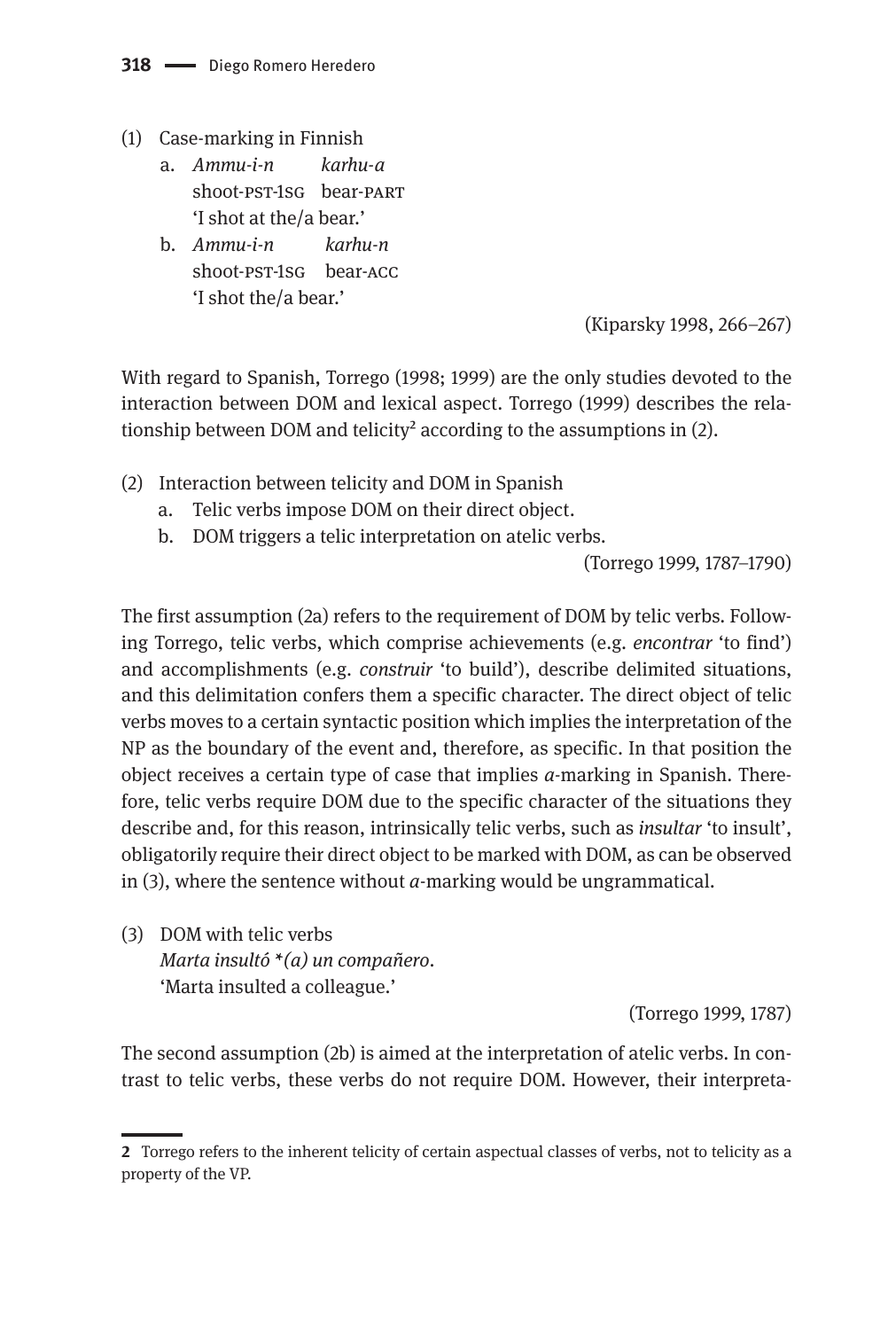tion changes if the direct object is differentially *a*-marked. Following Torrego, *a-*marking forces a reading of the object as specific and this implies a telic reading of the event. The example in (4a) shows that activity verbs, such as *besar* 'to kiss', do not require DOM. Nevertheless, the reading is telic when the direct object is *a*-marked, as can be observed in (4b), where the verb admits a temporal prepositional phrase (PP) introduced by the preposition *en* 'in' (telicity test). This reading is not obtained in (4c), where the temporal PP is rejected.

(4) DOM with atelic verbs a. *Besaron (a) un niño.* b. *Besaron a un niño en un segundo.* c. \**Besaron un niño en un segundo.* 'They kissed a boy (in a second).'

(Torrego 1999, 1788–1789)

The two assumptions presented above represent the only systematic attempt so far to describe the impact of telicity on DOM in Spanish. However, they are based on a rather small number of examples and subsequent studies have suggested that speakers' intuitions do not always support them (Delbecque 2002, 90; Fábregas 2013, 25). Furthermore, it should be noted that these assumptions have not been empirically tested. Moreover, they only address the issue from a synchronic perspective.

The following section provides a diachronic corpus analysis investigating the impact of telicity on DOM from 14<sup>th</sup> to 20<sup>th</sup>-century European Spanish.

## **3 Diachronic corpus analysis**

In order to study the effect of telicity on DOM in the  $14<sup>th</sup>$ ,  $16<sup>th</sup>$  and  $20<sup>th</sup>$  centuries, I conducted a corpus analysis based on the *Corpus del Diccionario histórico de la lengua española* (CDH). Section 3.1 presents the hypotheses according to the assumptions of the previous studies described in Section 2. Section 3.2 is dedicated to the design of the study. Section 3.3 contains the results according to definiteness, telicity and aspectual class of the verbs. Finally, Section 3.4 discusses the results.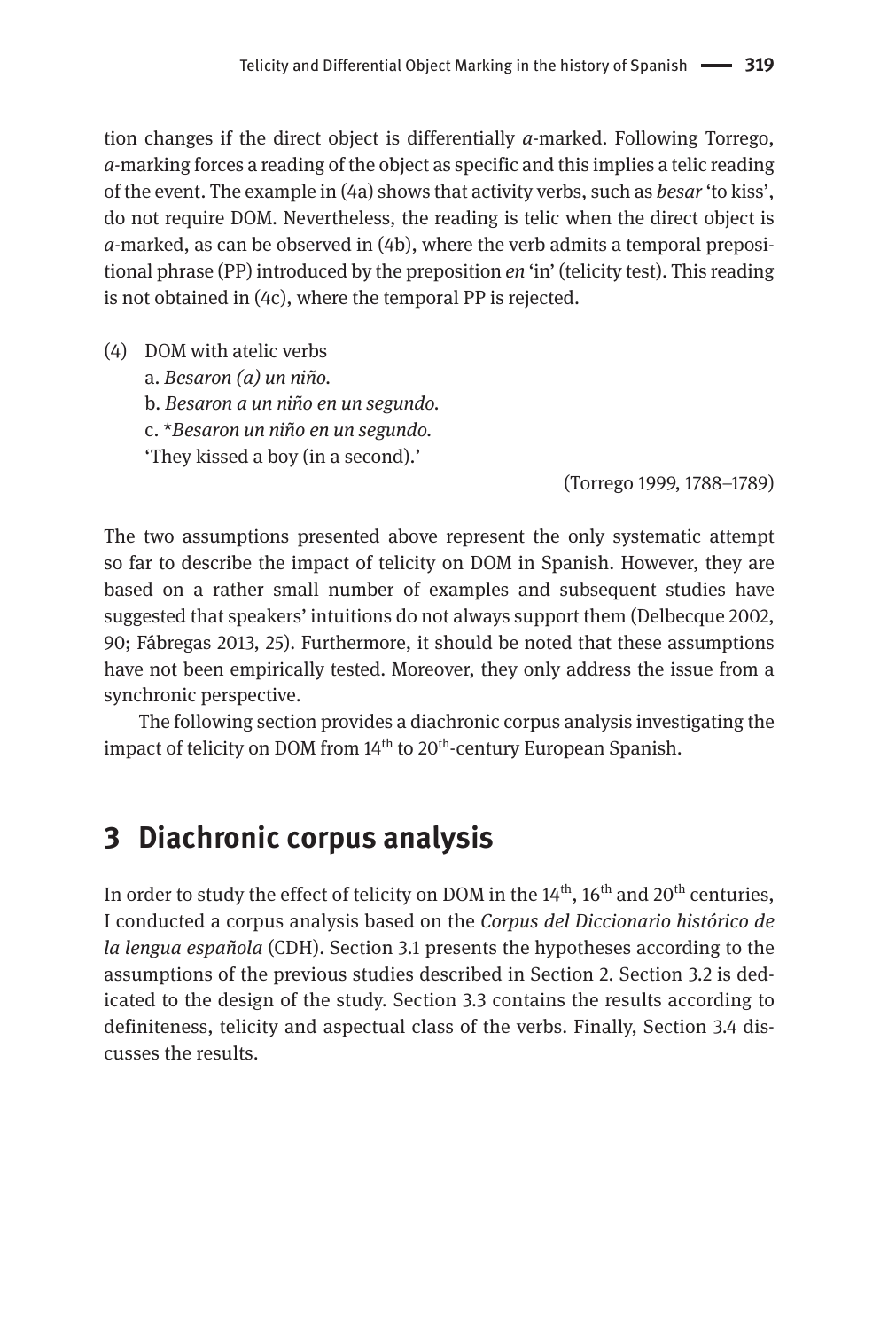### **3.1 Hypothesis**

As mentioned in Section 1, some diachronic studies on factors such as referentiality or affectedness have shown that their impact on DOM was already present in previous stages of Spanish. However, telicity has been studied only from a synchronic perspective so far. This leads to the question of whether this factor also had any impact on previous stages of Spanish. To address this question, I have conducted a corpus study encompassing the  $14<sup>th</sup>$ ,  $16<sup>th</sup>$  and  $20<sup>th</sup>$  centuries with the hypothesis reported in (5).

(5) Hypothesis for DOM and telicity The occurrence of DOM is more frequent with human direct objects of telic predicates than with human direct objects of atelic predicates.

This hypothesis is based on the notion of telicity as a property of the VP, as introduced in Section 2. This remark is relevant since previous studies that have addressed the relationship between telicity and DOM have generally based their hypotheses on a more restricted concept of telicity that refers only to the semantics of the verb (inherent telicity). The problem with this approach arises when categorizing certain verbs according to their inherent telicity in terms of Vendler (1957) (cf. Marín 1999 for discussion). In (6) the verb *to run* can be considered either atelic (activity verb) or telic (accomplishment verb) depending on the argument structure it exhibits.

- (6) *To run* with different argument structure
	- a. *Mary runs.* (one argument; activity)
	- b. *Mary runs a mile.* (two arguments; accomplishment)

Considering this problem, it seems safer to take the definition of telicity as a property of the VP, and to classify all the VPs according to their behaviour in the test that has traditionally been used to distinguish telic from atelic predicates. As can be seen in (7), those VPs that admit a PP headed by the preposition *in* with a delimiting function will be considered telic, while those that do not admit it will be classified as atelic.

- (7) Telicity test
	- a. \**Mary runs in an hour.*
	- b. *Mary runs a mile in an hour.*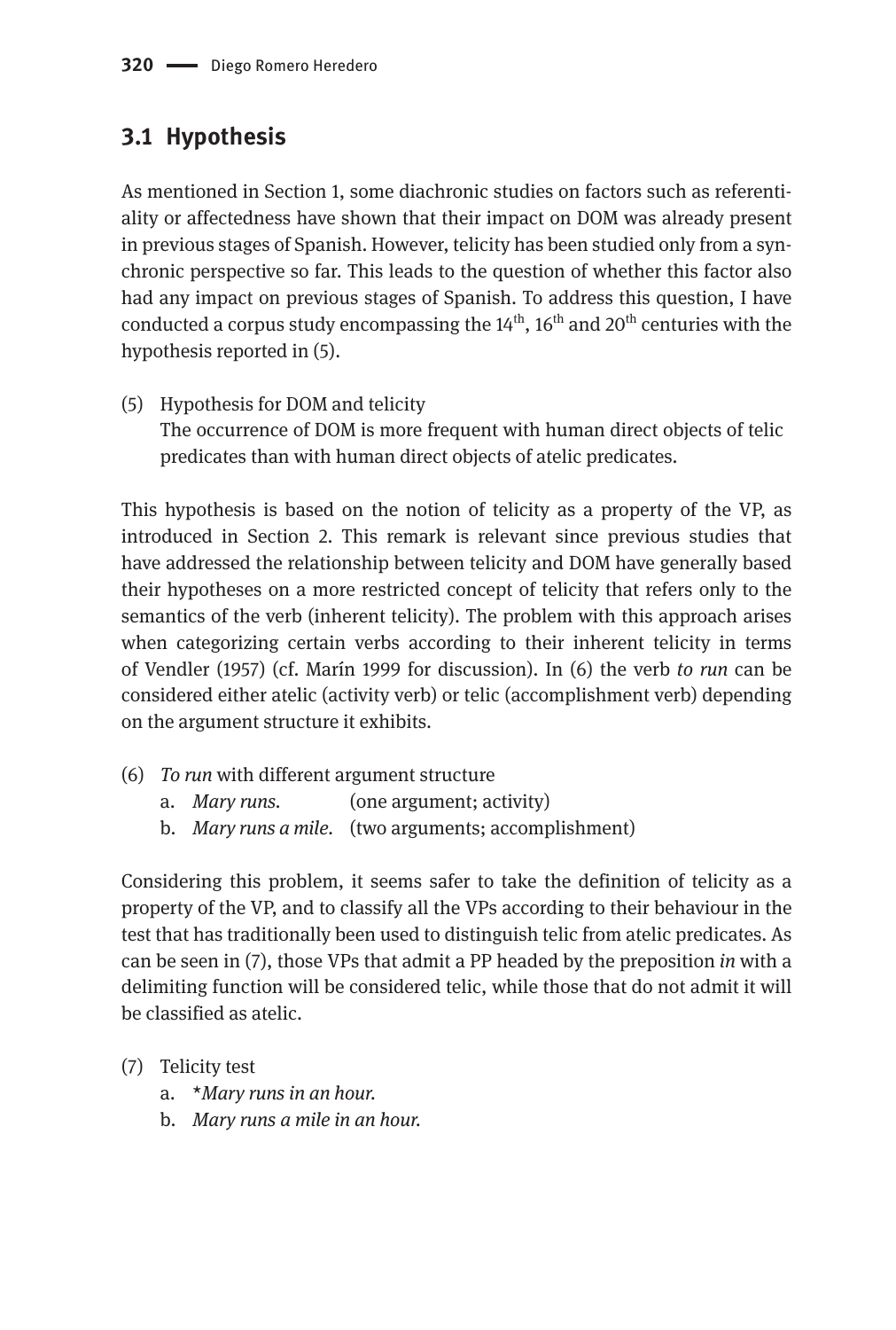#### **3.2 Study design**

The analysis is based on the *Corpus del Diccionario histórico de la lengua española* (CDH). It comprises the entries corresponding to the *CDH nuclear* as well as a selection of texts from both the *Corpus diacrónico del español* (CORDE) and the *Corpus de referencia del español actual* (CREA). The CDH allows for the search of single words (or a combination of words) according to word class, author, work, time span, text type, country and text subject. Unfortunately, this corpus is only partially annotated and, although it allows searching by word type, it is not possible to search for specific syntactic patterns such as DOM.

The search is restricted to European Spanish of the  $14<sup>th</sup>$ ,  $16<sup>th</sup>$  and  $20<sup>th</sup>$  centuries. The sources for European Spanish are extensive enough for a diachronic study since they contain a total of  $7,745,250$  words for the  $14<sup>th</sup>$  century,  $49,797,748$ words for the 16<sup>th</sup> century and 113,509,174 words for the 20<sup>th</sup> century. The time span selection is motivated by Octavio de Toledo's (2016, 61–64) observation that the 18<sup>th</sup> and 19<sup>th</sup> centuries are less represented than the rest of the periods in the CORDE and, consequently, in the CDH. Moreover, the same author argues that these centuries constitute a period of great linguistic variation contrary to what had been previously defended (cf. Kabatek 2016 for discussion). With this in mind, it has been decided to avoid them and to select three periods whose representation in the corpus is wider and which present more internal stability.

The study is based on 3,200 instances following a 2x2x3 factorial design that takes into account telicity, definiteness and century as independent variables, and the presence/absence of DOM as dependent variable. The distribution of instances according to the independent variables has been structured as follows (cf. Table 1): as far as telicity is concerned, half of the instances contain a telic VP and the other half show an atelic VP. With regard to definiteness, 75% of the cases have a definite direct object NP and the remaining 25% contain an indefinite direct object NP. Finally, regarding the temporal distribution, the  $14<sup>th</sup>$  century represents 20% of instances; the 16<sup>th</sup> century 30%; and the 20<sup>th</sup> century 50%. This configuration allows an easy comparison between the results obtained for telic and atelic VPs, being this the main goal of the study, since both categories are equally represented. As regards the distribution of cases according to definiteness and century, the configuration reflects the availability of instances found in the corpus for the different categories.

All instances extracted from the corpus to complete the distribution described above contain a full definite or indefinite human direct object NP in postverbal position (SVO). Thus, collective nouns, animate non-human NPs, inanimate NPs, proper names, bare nouns and left dislocations are excluded.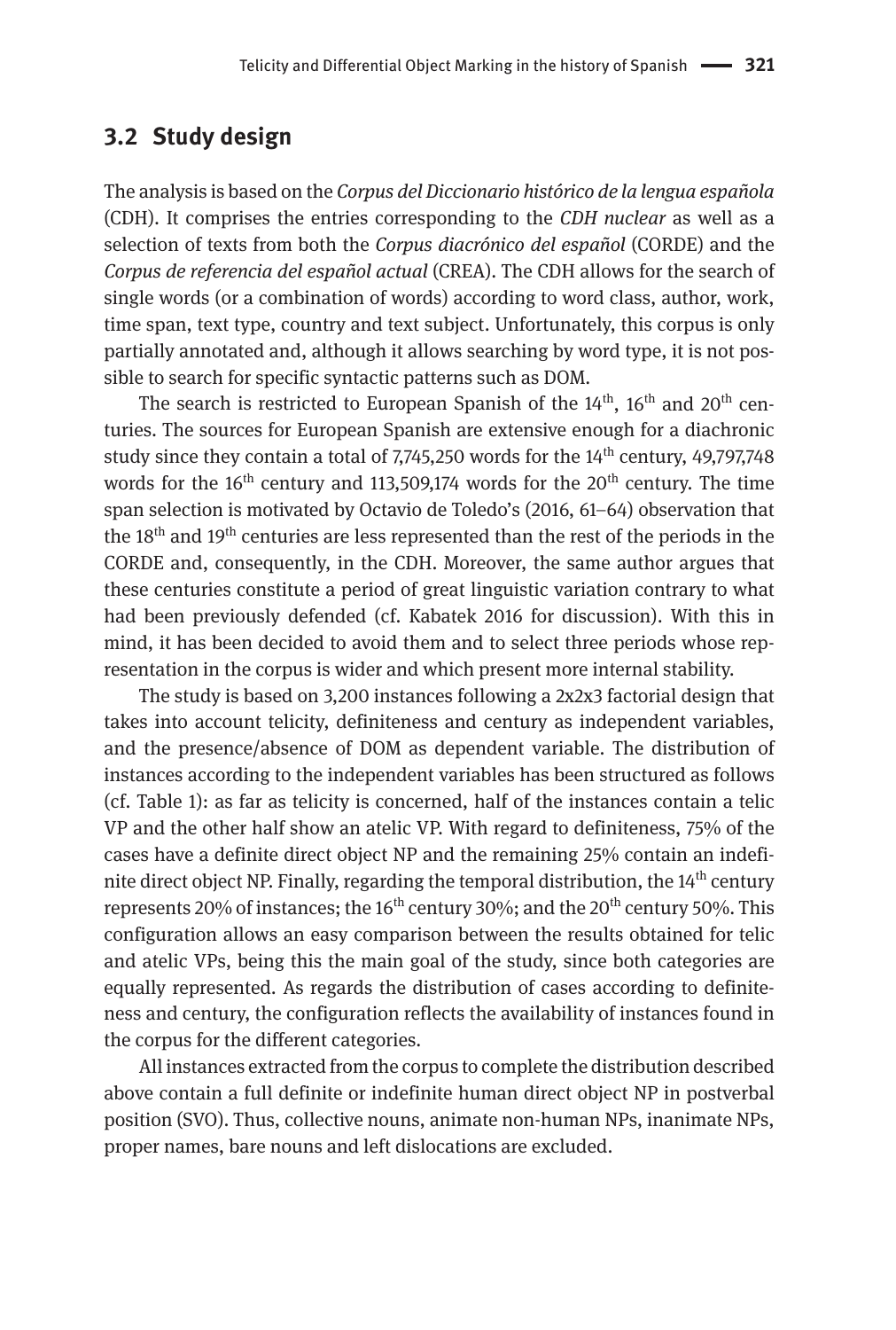|                |               | $14th$ century | $16th$ century | $20th$ century | TOTAL |
|----------------|---------------|----------------|----------------|----------------|-------|
| $[+$ telic $]$ | definite NP   | 240            | 360            | 600            | 1,200 |
|                | indefinite NP | 80             | 120            | 200            | 400   |
| [- telic]      | definite NP   | 240            | 360            | 600            | 1,200 |
|                | indefinite NP | 80             | 120            | 200            | 400   |
|                | TOTAL         | 640            | 960            | 1,600          | 3,200 |

**Table 1:** Distribution of instances extracted from the CDH according to century, telicity and definiteness.

The collection of the 3,200 examples is based on the selection of ten inherently telic verbs and ten atelic verbs, following Vendler's classification. This selection has not implied the assignment of the instances of each verb to a certain category, but it has been just the starting point, since the telicity of each case has been evaluated individually using the test described in Section 3.1. Then, the search for instances has been carried out, starting from those verbs, until achieving the pre-established quantity of instances for each category.<sup>3</sup> When the first ten verbs have not been enough to reach this goal, other verbs that meet the necessary conditions have been added (cf. Appendix for a complete list of the verbs used for the analysis). Possible changes in meaning or argument structure of the verbs over time have been taken into account using the *Diccionario del castellano del siglo XV en la Corona de Aragón* (DiCCA-XV). Further, it has been checked that the contribution of examples of each verb amounts to a maximum of 10%, thus ensuring that each category is comprised of at least 10 verbs. This measure avoids a situation where the result corresponding to each category reflects the behaviour of single verbs that have higher representation in the corpus.

Having obtained all the examples, they have been described individually according to the presence or absence of DOM (dependent variable) and the aspectual class of the verb (inherent telicity). With regard to the latter, it has been annotated according to the most common argument structure of each verb, taking into account the potential problems this may entail (cf. Section 3.1). However, this information may be interesting to check the assumptions of previous studies.

**<sup>3</sup>** The concept of "category" in this context refers to the different sets of examples that are generated by the factorial design of the search, e.g. definite direct objects in telic VPs from the 16<sup>th</sup> century.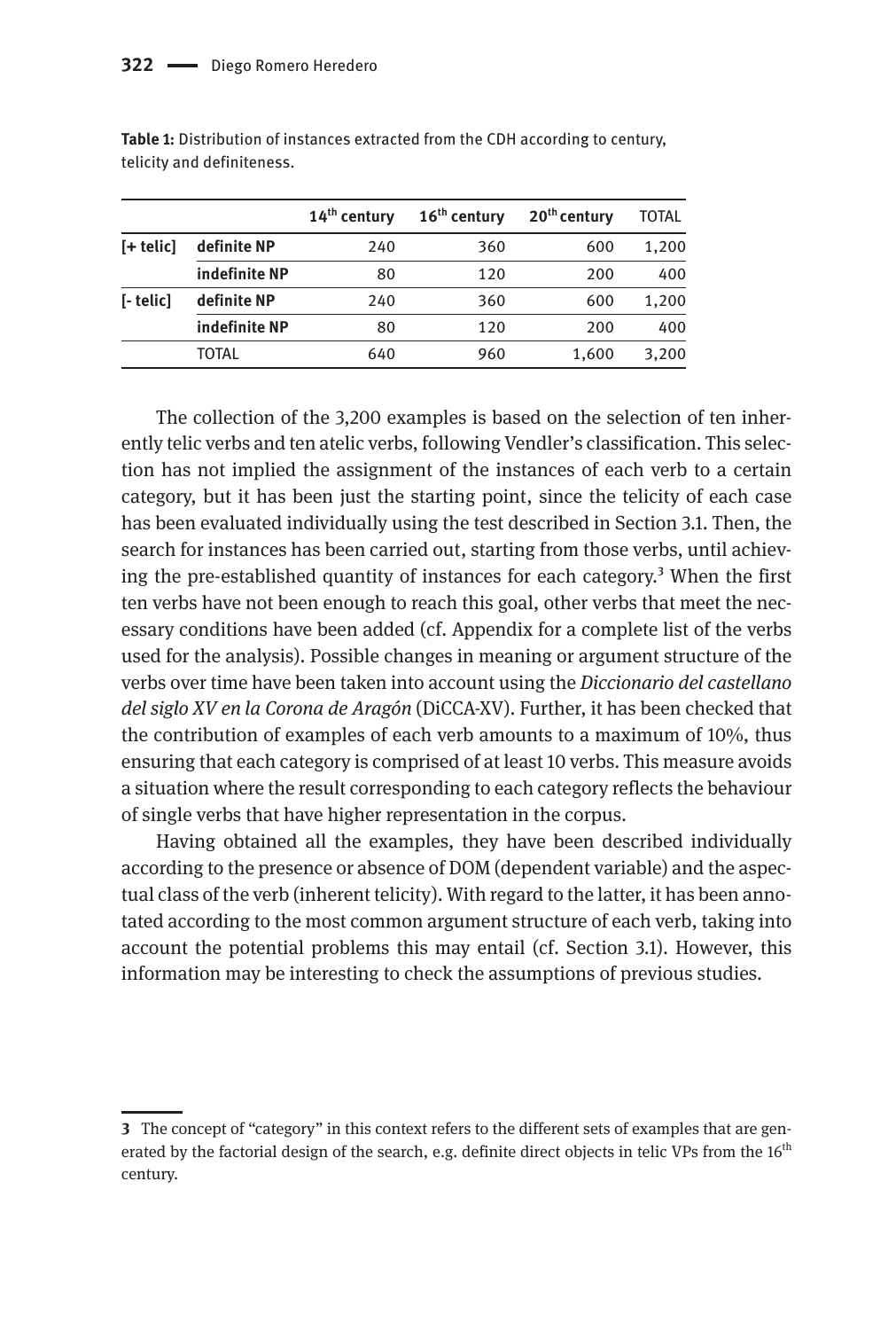#### **3.3 Results**

This section describes the results of the corpus-based study according to definiteness, telicity and aspectual class. The results are presented in five different figures which allow us to observe the evolution of the impact on DOM of the different factors.

The first part of this section is devoted to definiteness. Although the hypothesis of this work does not directly refer to this factor, definiteness is essential in order to understand the evolution of DOM in Spanish. In addition, another reason for including the results of definiteness here is to provide an overview of the evolution of DOM which allows us to check whether this data points in the same direction as the results obtained in previous studies. Figure 1 illustrates the occurrence of DOM according to century  $(14<sup>th</sup>/16<sup>th</sup>/20<sup>th</sup>)$  and definiteness (definite NP/indefinite NP). With regard to indefinite direct object NPs, the presence of DOM shows a relative frequency of 28% (44/160) in the  $14<sup>th</sup>$  century, 35% (85/240) in the  $16<sup>th</sup>$  century and 70% (279/400) in the 20<sup>th</sup> century. As far as definite direct object NPs are concerned, the occurrence of DOM has a relative frequency of 50% (242/480) in the 14<sup>th</sup> century, 65% (468/720) in the 16<sup>th</sup> century and 93% (1120/1200) in the 20<sup>th</sup> century. Although there has been a general increase in the presence of DOM over time, this data shows that definite human direct object NPs have always favoured the presence of DOM over indefinite human direct object NPs.



**Figure 1:** DOM according to century and definiteness.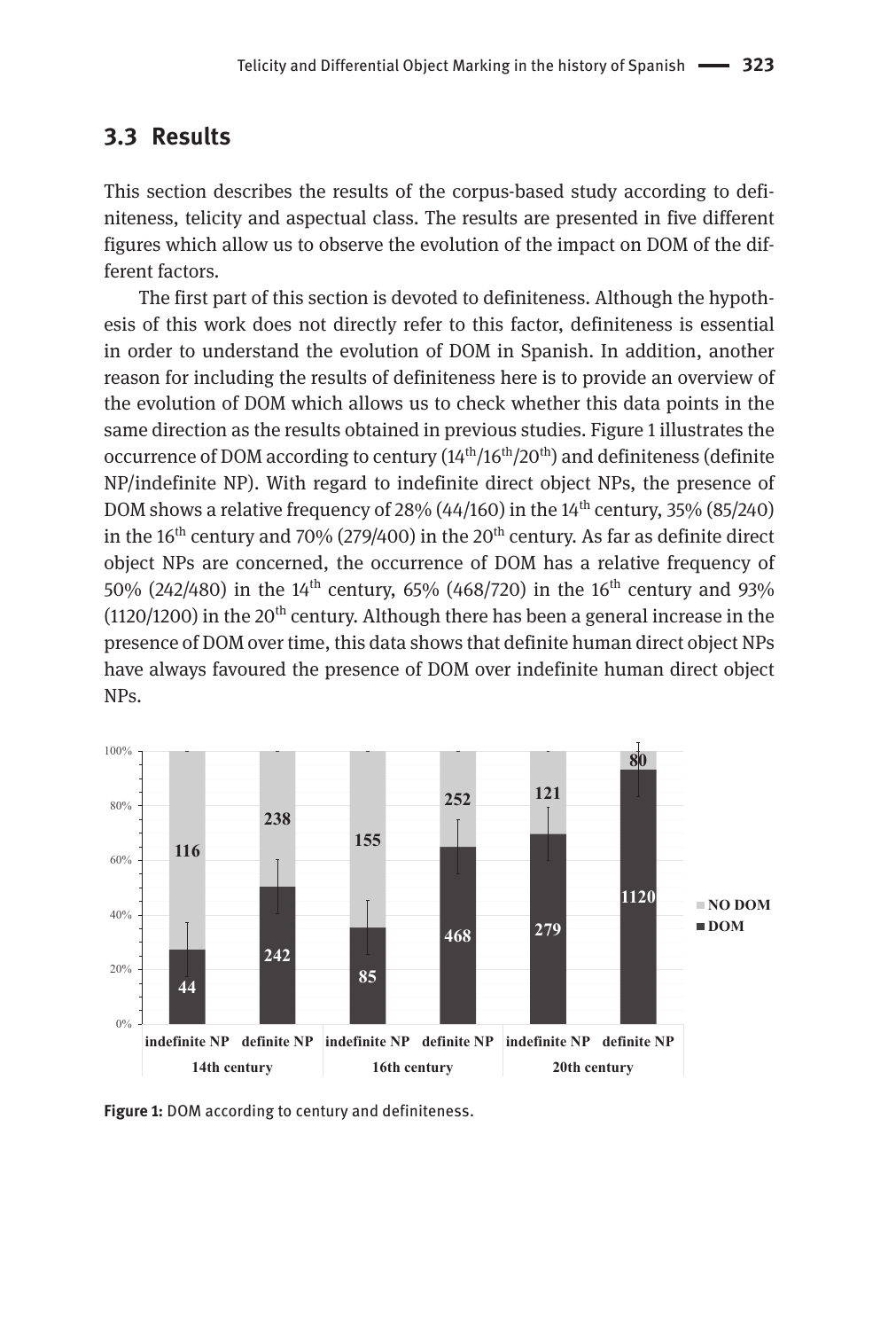Note also that these numbers largely confirm the results obtained in previous diachronic corpus-based studies (Company Company 2002; Laca 2006; von Heusinger/Kaiser 2011).

Figures 2 and 3 present the results for telicity according to definite and indefinite NPs, respectively. In the case of definite NPs, the relative frequency of DOM with regard to telicity is distributed as follows: the occurrence of DOM shows a relative frequency of 54% (129/240) with atelic predicates and 47% (113/240) with telic predicates in the  $14<sup>th</sup>$  century. In the  $16<sup>th</sup>$  century, the use of DOM registers a relative frequency of 66% (237/360) for atelic predicates and 64% (231/360) for telic predicates. Finally, the presence of DOM has a relative frequency of 95% (568/600) for atelic predicates and  $92\%$  (552/600) for telic predicates in the  $20<sup>th</sup>$ century. The occurrence of DOM increases over time as shown in the results according to definiteness. However, Figure 2 does not show any significant effect of telicity on DOM with definite direct objects in any of the three periods.



**Figure 2:** DOM with definite NPs according to century and telicity.

Examples of the lack of DOM from  $20<sup>th</sup>$ -century Spanish with definite human direct objects are given in (8), where both a direct object of an atelic VP, such as *recordar la hortelana* 'to remember the gardener', and a direct object of a telic VP, such as *abatir sus caciques* 'to overthrow their chiefs' are not differentially marked.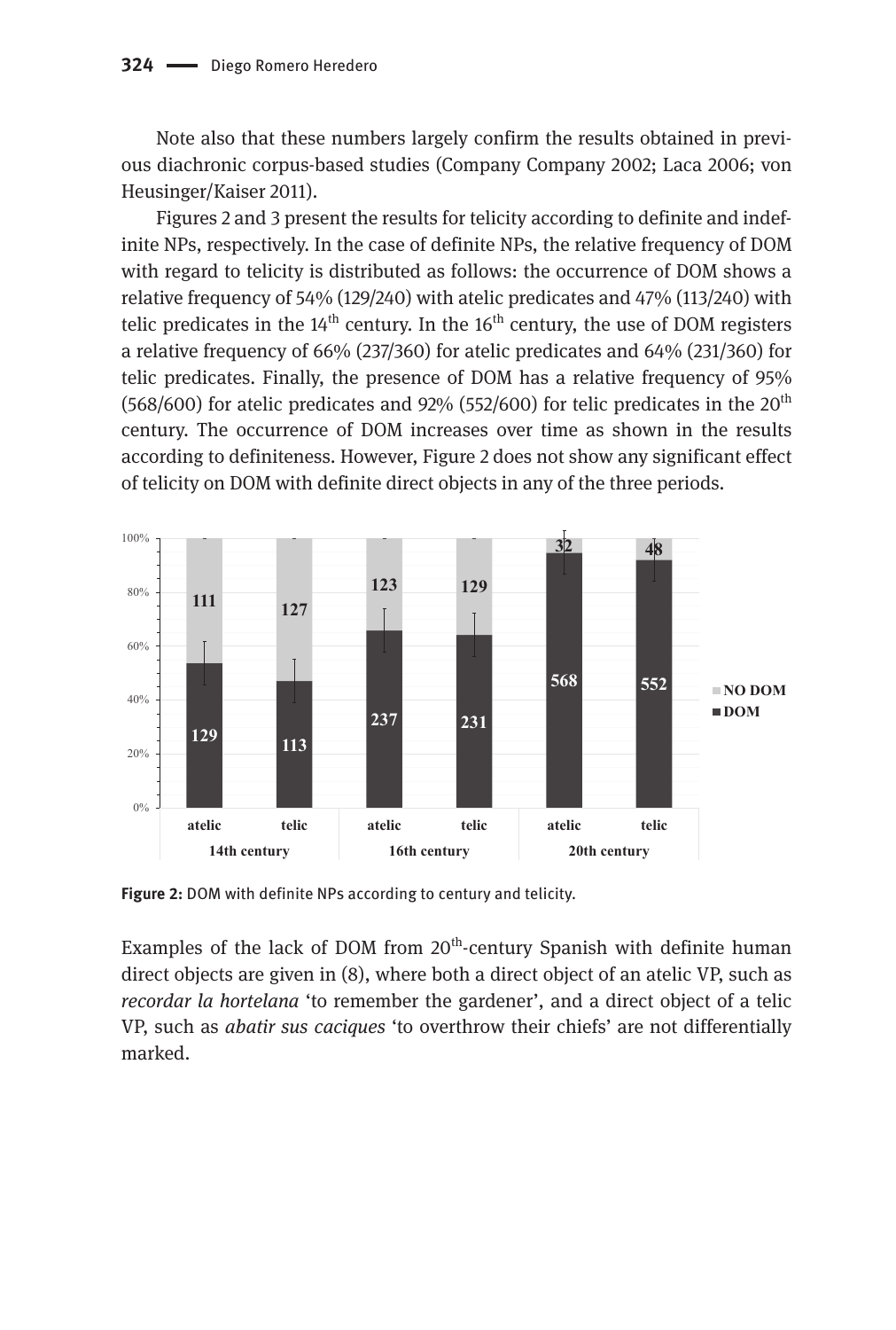- (8) Definite NPs without DOM in  $20<sup>th</sup>$ -century Spanish
	- a. *¿Recuerda usted la pobre hortelana enferma que vimos en la ermita aquella tarde?* (atelic predicate) 'Do you remember the poor sick gardener we saw at the hermitage that afternoon?'

(20th century, Blasco Ibáñez, *Entre naranjos*) b. *La civilización que […] abatió sus caciques.* (telic predicate) 'The civilization that […] overthrew their chiefs.' (20th century, Lopetegui/Zubillaga, *Historia de la Iglesia en la América española desde el descubrimiento hasta el siglo XIX*)

Turning to indefinite NPs, i.e. to Figure 3, the relative frequency of DOM is distributed as follows: the occurrence of DOM has a relative frequency of 35%  $(28/80)$  with atelic predicates and 20%  $(16/80)$  with telic predicates in the  $14<sup>th</sup>$ century. In the  $16<sup>th</sup>$  century, the use of DOM registers a relative frequency of  $41\%$ (49/120) for atelic predicates and 30% (36/120) for telic predicates. Finally, the presence of DOM shows a relative frequency of 69% (137/200) for atelic predicates and 71% (142/200) for telic predicates in the  $20<sup>th</sup>$  century. As was observed in the case of definite direct objects, we can see the increase in the relative frequency of DOM with indefinite direct objects over time. Furthermore, in the case of indefinite NPs, the  $14<sup>th</sup>$  and  $16<sup>th</sup>$  centuries show a slight tendency to favour the occurrence of DOM in atelic VPs, however the effect is not significant. Consequently, the assumed hypothesis of the influence of telicity on DOM could not be confirmed.



**Figure 3:** DOM with indefinite NPs according to century and telicity.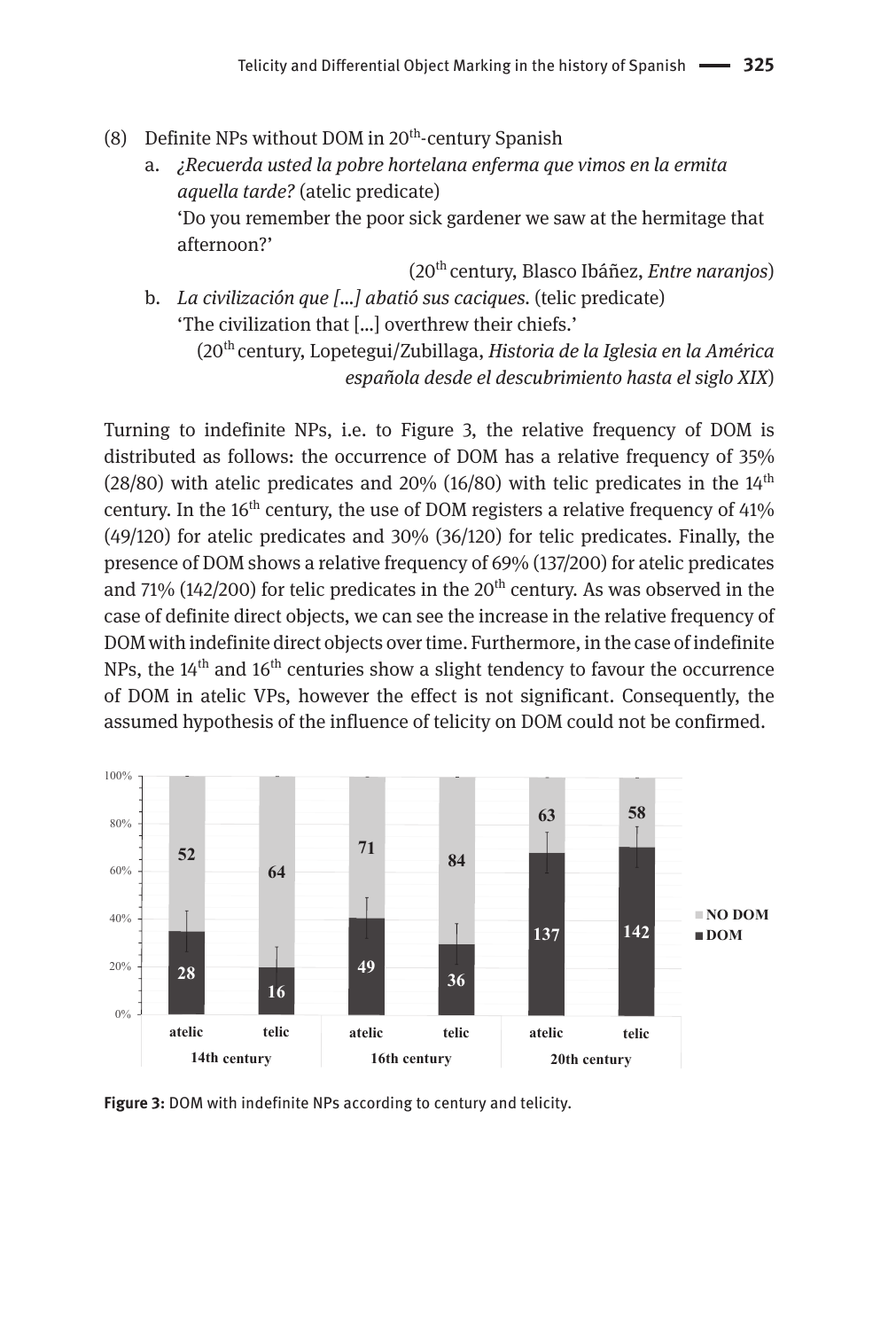Examples of the presence of DOM from 14<sup>th</sup>-century Spanish with indefinite human direct objects are given in (9), where all examples present *a*-marking in their direct object regardless of whether the predicate is telic or atelic.

- (9) Indefinite NPs with DOM in  $14<sup>th</sup>$ -century Spanish
	- a. *Juan Núñez amava a un cavallero que desían Gonçalo Gómez.* (atelic predicate)

'Juan Núñez loved a knight who was called Gonçalo Gómez.'

(14th century, Anonymous, *Crónica del muy valeroso rey don Fernando el cuarto*)

b. *En la manyana ella encontro a vn ciudadano antigo.* (telic predicate) 'In the morning she found an old citizen.'

> (14th century, Fernández de Heredia, *Traducción de Vidas paralelas de Plutarco, III*)

Figures 4 and 5 summarize the results for aspectual class according to definite and indefinite NPs, respectively. It is important to remember that the number of instances contained in each category is not balanced in this case since aspectual class is only addressed indirectly in this study. With regard to definite NPs, the relative frequency of DOM is distributed as follows: the occurrence of DOM presents in the  $14<sup>th</sup>$  century a relative frequency of 61% (43/70) with states, 49% (86/176) with activities, 44% (28/64) with accomplishments and 50% (85/170) with achievements. In the  $16<sup>th</sup>$  century, the use of DOM exhibits a relative frequency of 64% (63/98) for states, 65% (179/277) for activities, 60% (61/102) for accomplishments and 68% (165/243) for achievements. Lastly, the presence of DOM registers a relative frequency of 90% (150/166) with states, 96% (452/472) with activities, 93% (125/134) with accomplishments and 92% (393/428) with achievements in the  $20<sup>th</sup>$  century. Although the increase in DOM over time is again visible in Figure 4, the aspectual class shows no significant effect on the occurrence of  $a$ -marking with definite objects.

Examples of the lack of DOM from 20<sup>th</sup>-century Spanish with definite human direct objects are given in (10), where both the direct object of an activity verb, such as *guiar* 'to guide', and the direct object of an achievement verb, such as *hallar* 'to find', are not differentially marked.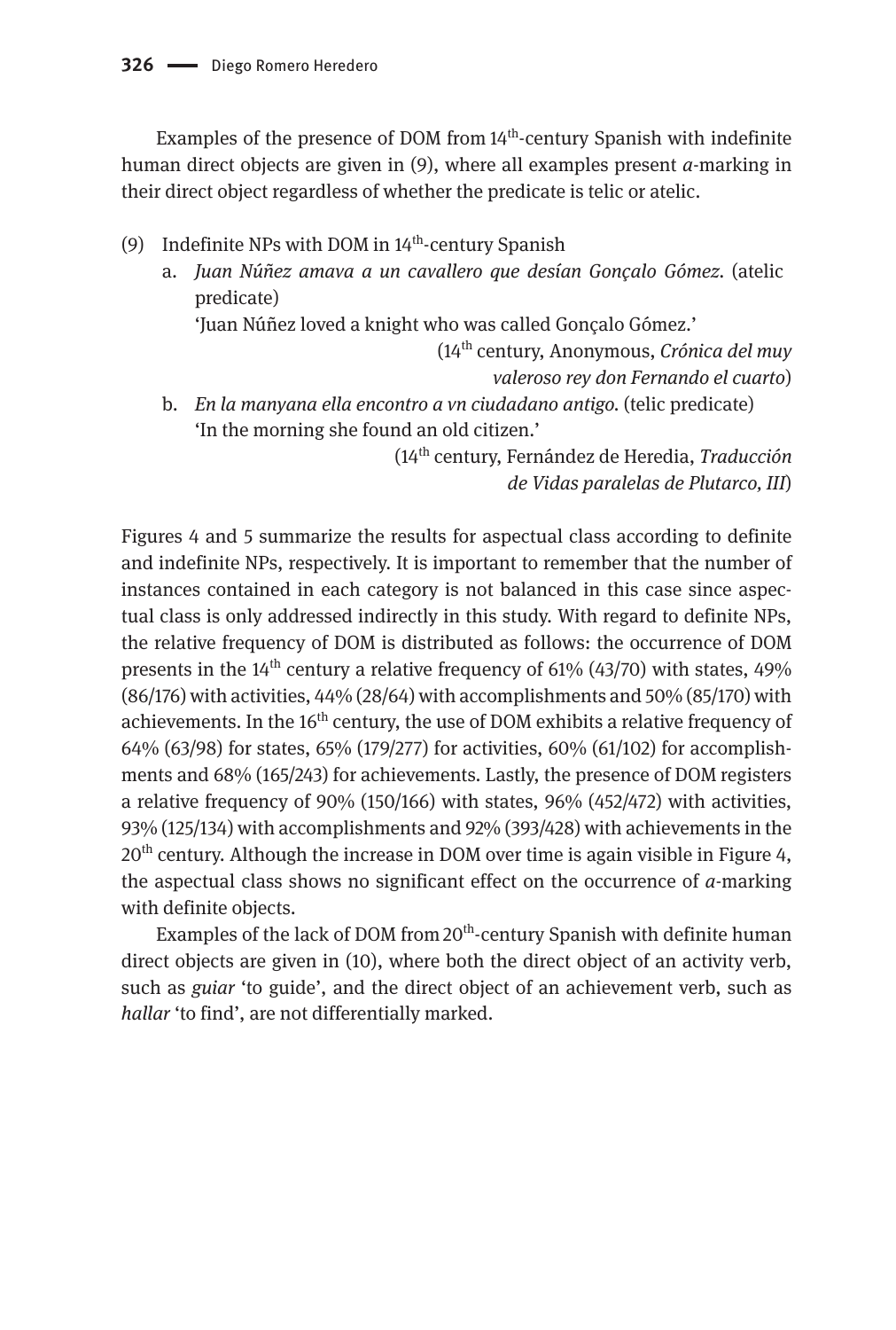

**Figure 4:** DOM with definite NPs according to century and aspectual class.

- (10) Definite NPs without DOM in  $20<sup>th</sup>$ -century Spanish
	- a. *Y guiaré los ciegos por camino que no sabían.* (activity) 'And I will lead the blind by a way which they did not know.' (20th century, Anonymous, *Biblia Reina-Valera*)
	- b. *entre pescadores halló Cristo sus primeros secuaces.* (achievement) 'Among fishermen, Christ found his first followers.'

(20th century, Pardo Bazán, *San Francisco de Asís. Siglo XIII*)

Turning to indefinite NPs, Figure 5 shows the following distribution: the presence of DOM in the  $14<sup>th</sup>$  century has a relative frequency of 23% (5/22) for states, 40% (23/58) for activities, 9% (1/11) for accomplishments and 22% (15/69) for of achievements. In the  $16<sup>th</sup>$  century, DOM registers a relative frequency of 20% (7/35) for states, 50% (43/86) for activities, 33% (12/36) for accomplishments and 28% (23/83) for achievements. Finally, DOM shows a relative frequency of 40% (23/58) for states,  $82\%$  (122/149) for activities,  $86\%$  (31/36) for accomplishments and  $66\%$ (103/157) for achievements in the  $20<sup>th</sup>$  century. Like in the rest of the figures, an increase of DOM can be observed in relation to the different periods. Moreover, while the variation between aspectual classes is almost imperceptible in Figure 4, in the case of indefinite NPs a higher variation can be noticed. However, the differences between aspectual classes have turned out not to be significant. Thus, the data presented in this paper cannot confirm the relationship between inherently telic verbs and DOM proposed in previous studies.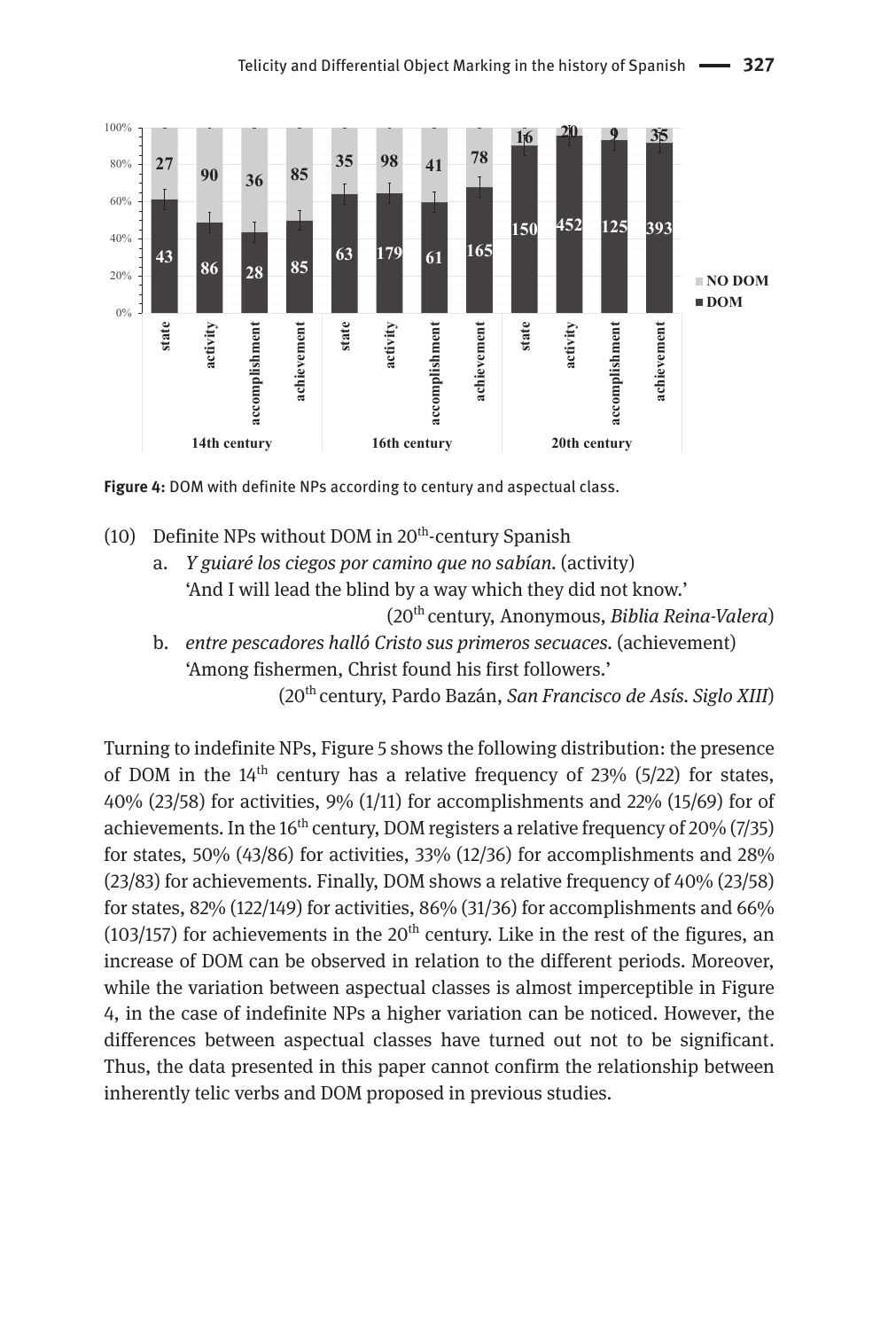

**Figure 5:** DOM with indefinite NPs according to century and aspectual class.

Examples of the presence of DOM from 14<sup>th</sup>-century Spanish with indefinite human direct objects are given in (11), where both present *a*-marking in their direct object regardless of aspectual class.

- (11) Indefinite NPs with DOM in  $14<sup>th</sup>$ -century Spanish
	- a. *non guardauan a otras mugeres sinon a sus madres.* (activity) 'They did not respect other women apart from their mothers.'

(14th century, Don Juan Manuel, *Libro de los estados*)

b. *et clamo a vn cauallero que era aguazil suyo.* (achievement) 'And he called a knight who was his sheriff.'

(14th century, Fernández de Heredia, *Gran crónica de España III*)

### **3.4 Discussion**

The results of the corpus-based study presented in the previous section do not confirm the hypothesis proposed in Section 3.1 repeated herein (12).

(12) Hypothesis for DOM and telicity The presence of DOM is more frequent with human direct objects of telic predicates than with human direct objects of atelic predicates.

The corpus analysis has revealed that telicity had no impact on the presence of DOM in previous centuries. Similarly, aspectual class does not show any clear relationship with the use of *a*-marking. These results question Torrego's (1999,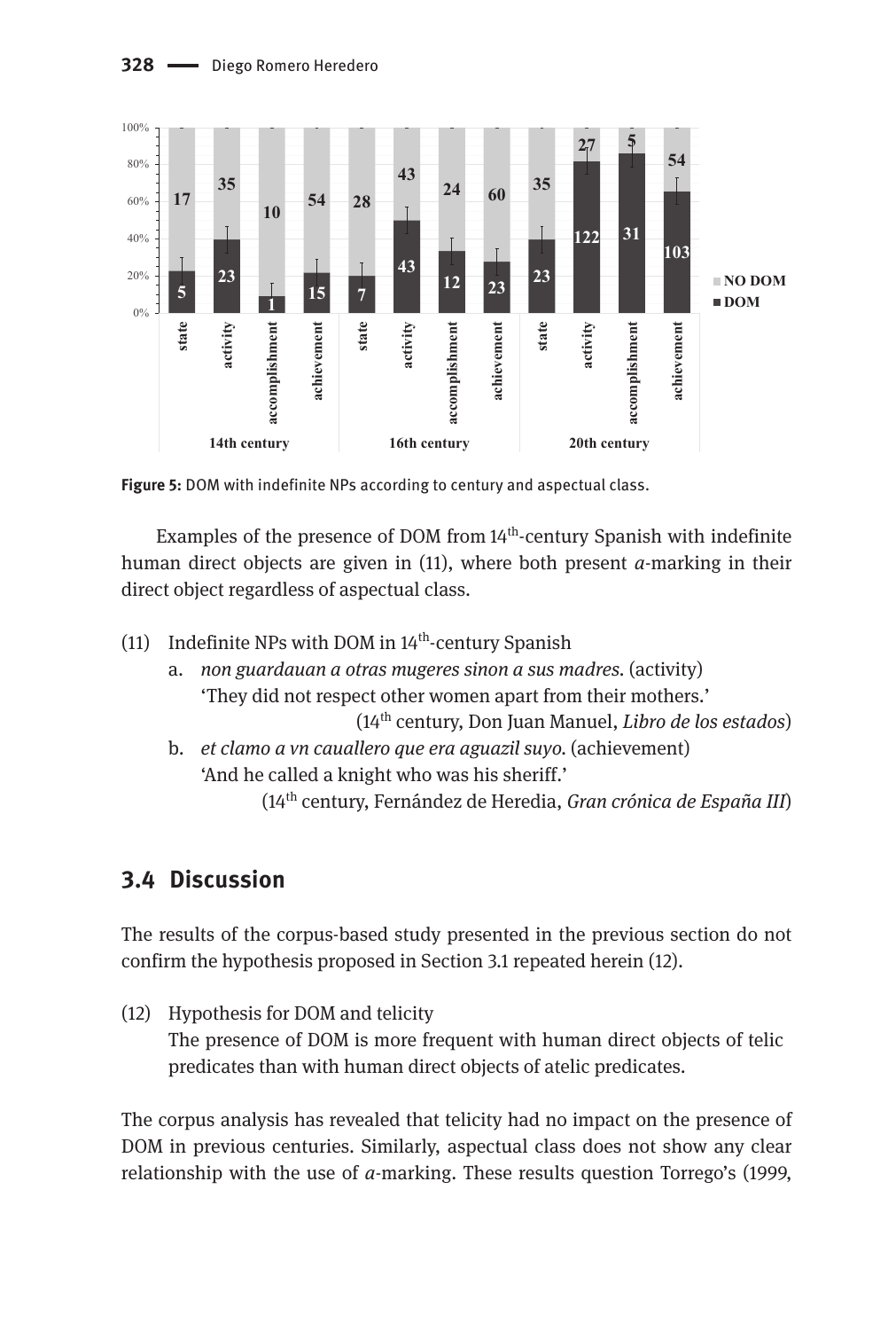1787) first assumption (cf. 2a), since the inherent telicity of accomplishments and achievements neither implies DOM in the  $20<sup>th</sup>$  century, nor triggers its occurrence in previous stages of Spanish.

However, it is interesting to note that with indefinite direct objects a slight variation can be observed which does not exist for definite direct objects. This can be seen in the results concerning both telicity and aspectual class. Although these are not significant differences, it means that telicity or aspectual class might have a slight effect on DOM, perhaps as a consequence of its interaction with other factors, but only on indefinite direct objects. Therefore, if such a slight variation can be explained by the interaction of telicity with some other factor, the effect of telicity is subordinated to definiteness and does not act directly on direct human objects, contrary to what previous studies defended.

Although this study is the only diachronic empirical study that addresses the impact of telicity on DOM for human direct objects, indirect evidence supporting the results presented above can be found in Barraza (2008), which deals with the relationship between DOM and telicity for inanimate direct objects. It is important to note that her concept of telicity refers to the aspectual class of verbs and not to the whole VP. Thus, she groups under the category of "telic" those instances which contain accomplishment and achievement verbs, and brings together under the label of "atelic" those whose verb is a state or an activity. Her study is based on a corpus comprised of 2,260 instances of inanimate direct objects which fall into three different periods  $(15<sup>th</sup>-16<sup>th</sup>$  centuries,  $18<sup>th</sup>$  century and  $20<sup>th</sup>$  century). The results obtained from her corpus analysis are shown in Figure 6. Interestingly, they point in the same direction as the results of the study I have carried out. Following Barraza, telicity does not have a relevant impact on DOM with inanimate direct objects. However, a minimal effect can be observed that favours the occurrence of DOM with inherently atelic verbs in previous stages of Spanish. This pattern matches the slight tendency that has been described above for indefinite direct objects in this study.

It is also interesting to comment on some aspects related to Torrego's second assumption (2b), which holds that DOM triggers a telic interpretation in atelic verbs (1999, 1788–1790). I should start by pointing out the difficulty of addressing this issue with a corpus-based study, since it is necessary to have adverbials that explicitly reflect the aspectual reading of the verb. However, the example in (13a) allows us to address this issue, as it contains an activity verb, *maltratar* 'to abuse', with an adverbial that reinforces the atelic reading. Even so, following Torrego, it could be argued that, since the object is marked, the reading of the predicate is telic and that the PP headed by *durante* 'for' leads to an iterative reading of the telic event. However, in (13b) we observe that if the PP indicating duration is replaced by another PP that delimits the event, the result is ungrammatical. This indicates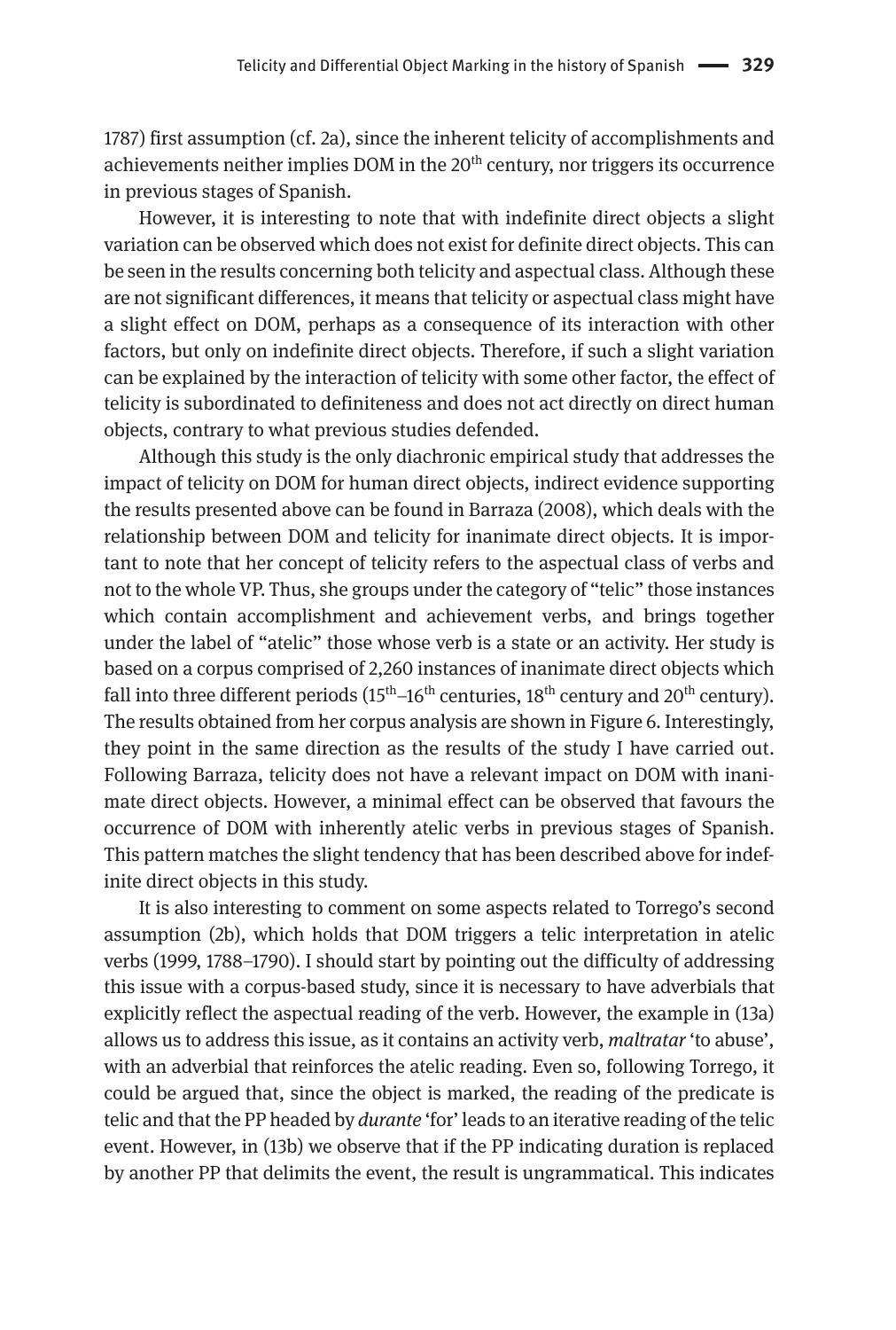

**Figure 6:** DOM with inanimate NPs according to century and telicity (adapted from Barraza 2008).

that the predicate *maltrató a su hijo* behaves like an atelic predicate, regardless of DOM, since it does not admit adverbials delimiting the event. Also, note that the example in (13a) would be ungrammatical without DOM. Hence, DOM cannot trigger a change in the reading of the verb if its occurrence is mandatory.

(13) Effect of DOM with an atelic verb on the aspect of the VP

a. *Un escritor huido de la URSS maltrató a su hijo durante el último año de convivencia.* 'A writer who fled the USSR abused his son during the last year of living together.'

(20th century, Manuel Vázquez Montalbán, *La soledad del mánager*)

b. *\*Un escritor huido de la URSS maltrató a su hijo en un mes/año.* 'A writer who fled the USSR abused his son in one month/year.'

In addition, it is possible to find another argument against Torrego's second assumption in the example presented in (14). In this case, an activity verb such as *arrastrar* 'to drag', which is intrinsically atelic, should get a telic reading when its direct object has DOM. At first sight, this seems to be exactly the case, because no problem arises when the telicity test is applied, as shown in (14a). However, (14b) shows that telicity is not derived from DOM but from the PP indicating the goal of the event, i.e. *hasta las gradas de la catedral* 'to the cathedral steps'. If this goal PP disappears, as in (14b), the predicate stops behaving like a telic one and therefore does not admit a PP headed by *en* 'in'.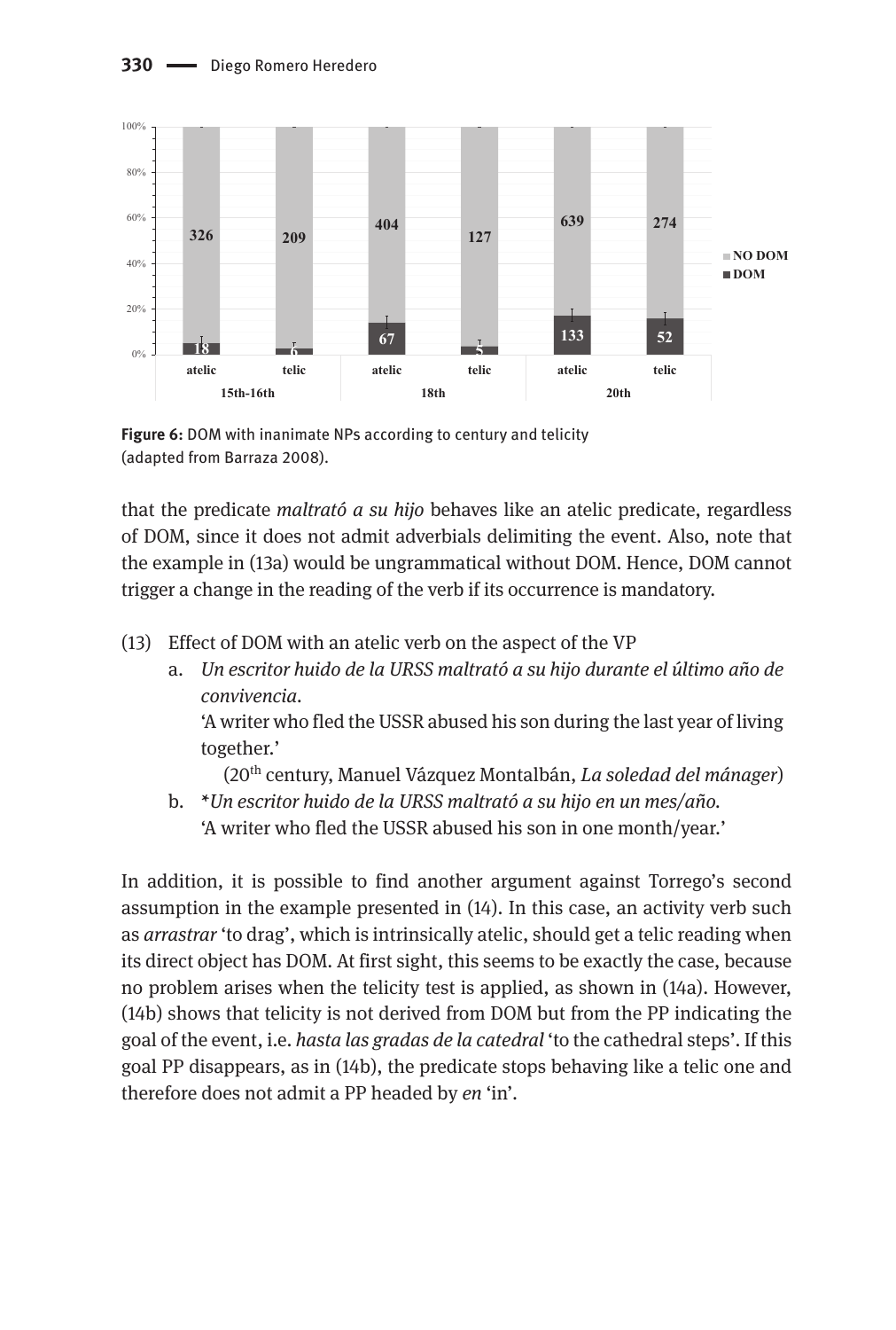- (14) Effect of DOM with an atelic verb on the aspect of the VP
	- a. *Arnal arrastró a su amigo hasta las gradas de la catedral (en dos minutos/\*durante dos minutos).* 'Arnal dragged his friend to the cathedral steps (in two minutes/\*for two minutes).'

(20th century, Wenceslao Fernández Flórez, *Fantasmas*) b. *Arnal arrastró a su amigo (\*en dos minutos/durante dos minutos).* 'Arnal dragged his friend (\*in two minutes/for two minutes).'

With regard to the effect of DOM on atelic verbs, it might also be interesting to comment on the patterns of the verb *rodear*. As shown in (15), this verb has two readings in Spanish, one dynamic ('circle'/'go around') and one stative ('surround'), i.e. telic and atelic respectively.

- (15) Aspectual readings of *rodear* ('go around'/'surround')
	- a. *Los que del castillo baxaron rodearon al emperador por todas partes.*  (dynamic and telic) 'Those from the castle circled the emperor everywhere.'

(16th century, Sierra, *Espejo de príncipes y caballeros, 2ª parte*)

b. *En la sala, el grupo familiar rodeaba al patrón.* (stative and atelic) 'In the living room, the family group was surrounding the boss.'

(20th century, Valle-Inclán, *Tirano Banderas*)

Since *rodear* 'go around/surround' inherently offers two aspectual readings, the aspectual value of the VP will be given by factors different from the verbal head. This situation makes it easier to check not only which factors trigger a change in the lexical aspect, but also whether the occurrence of DOM itself triggers an aspectual change, as proposed in Torrego's second assumption (1999, 1788–1790). In this study, all instances of direct objects of this verb are *a*-marked and most of them are definite objects; therefore, without being able to disentangle definiteness from the rest of factors, it is difficult to determine the effect of secondary factors that affect the use of DOM. However, the example presented in (16) includes an indefinite object. Following Torrego, when the verb exhibits its telic meaning, the object has to be *a-*marked. This does not seem to be the case due to the sentence context (*estaban sentadas diez esclavas blancas* 'ten white slaves sat'), which indicates that it is a static situation. On the other hand, if the verb takes its atelic meaning, such as having an object with DOM, it should obtain a telic reading. However, this does not happen either, since the sentence context only allows for the stative reading, as we have just mentioned.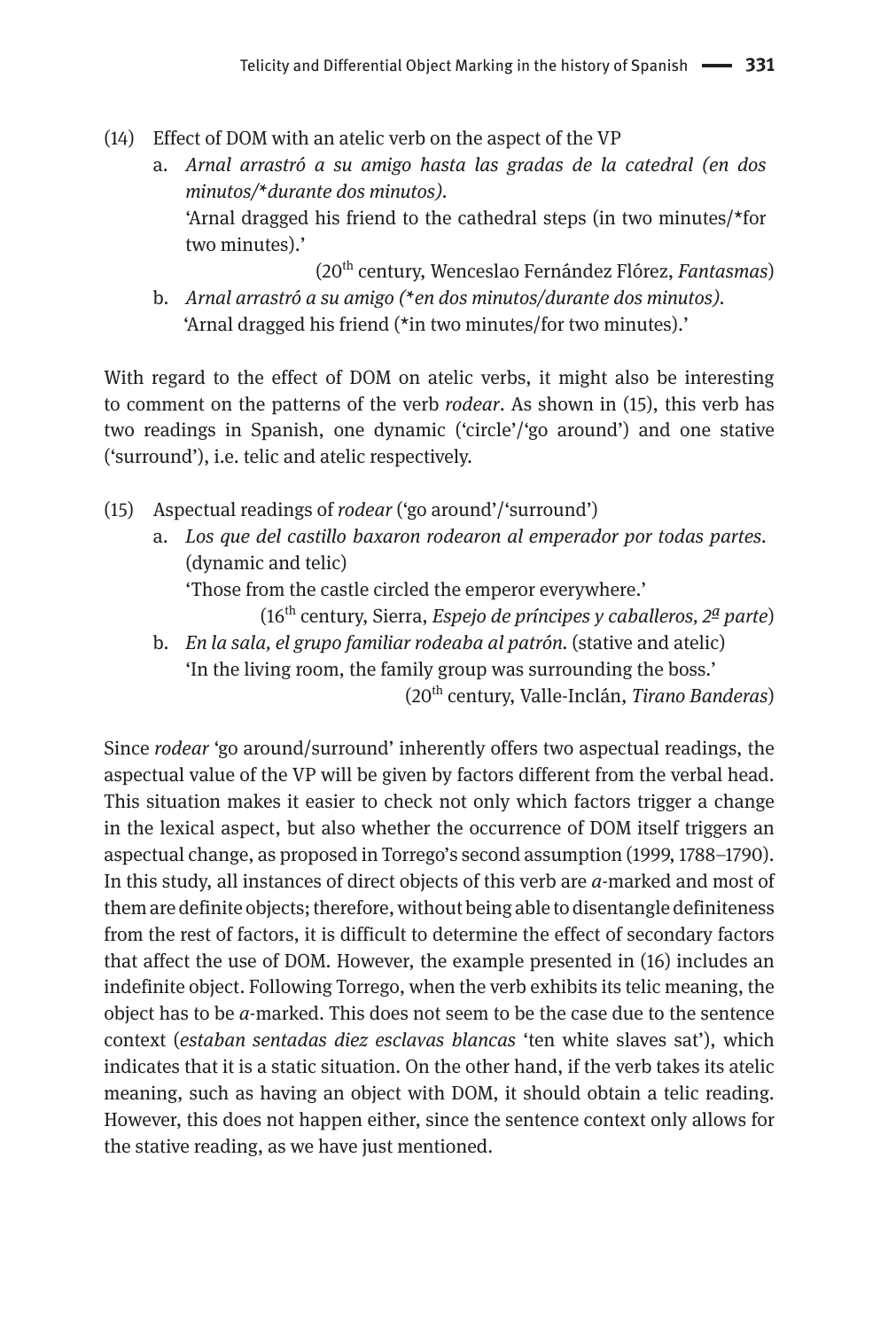(16) Effect of DOM on the aspect of the VP with *rodear* ('go around'/'surround') *Una pradera en la que estaban sentadas diez esclavas blancas, rodeando a una joven.* 

'A meadow where ten white slaves sat, surrounding a young woman.' (20th century, Blasco Ibáñez, *Traducción de las mil y una noches*)

The reported instances question whether DOM functions as a trigger for a telic interpretation on atelic verbs. As demonstrated, atelic verbs keep their natural reading in spite of *a*-marking and, in case of presenting a telic interpretation, this does not seem to arise from DOM.

# **4 Conclusions**

Drawing on diachronic data from a corpus-based study, this paper has contributed to the understanding of the factors that trigger Differential Object Marking (DOM) in Spanish. The aim of this study was to investigate the impact of telicity on DOM from a diachronic perspective and the results have revealed that, in contrast to other factors, such as affectedness (von Heusinger/Kaiser 2011; Romero Heredero in press) and agentivity (García García 2018), whose influence has been proven from a diachronic point of view, telicity has not produced any clear effect on the evolution of DOM.

As stated above, this work is the first empirical study that addresses the impact of telicity on DOM with human direct objects and, in addition, the first to address this verbal factor from a diachronic perspective.

The contribution of this study points to the conclusion that telicity can no longer be considered an independent factor that has a significant influence on the occurrence of DOM in Spanish, as it has been proposed by previous studies. Nevertheless, it remains open to the possibility that the slight variation found in the case of indefinite direct object NPs can be explained by the interaction of telicity with other factors such as affectedness and agentivity.

In recent years, it has been shown that the occurrence of DOM correlates not only to the highest degree of transitivity, but also to the lowest (cf. García García 2018 and Fábregas 2013 for discussion). Therefore, it has been suggested that the different factors configuring transitivity favour the use of *a*-marking, either by enhancing the transitivity of the clause, e.g. human affected direct objects, or by reducing it to the minimum, e.g. inanimate agentive direct objects. Following this approach, it has been assumed that telicity, like affectedness, increases the degree of transitivity and thus favours the use of DOM. However, according to the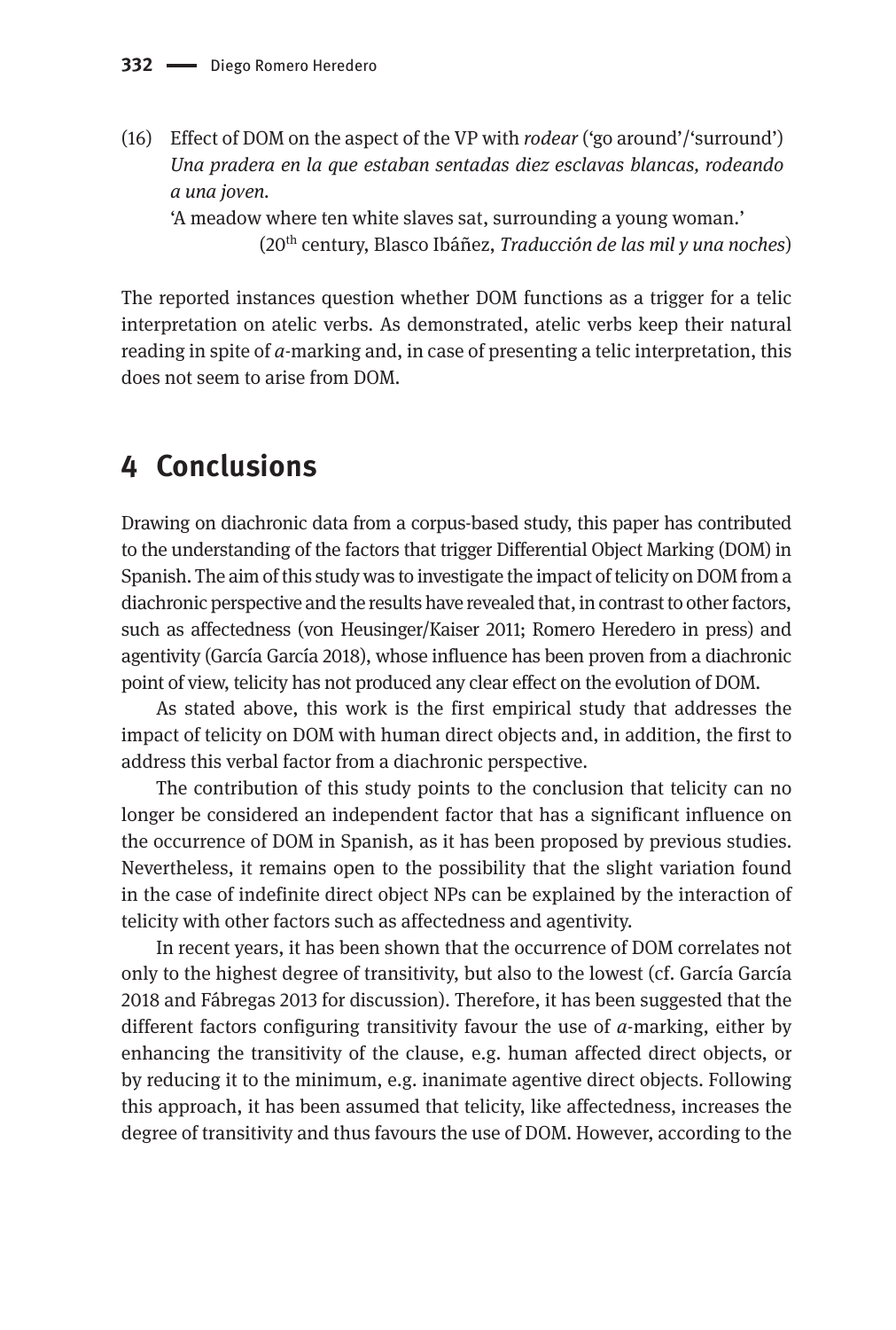results obtained in this study, the idea arises that not all factors linked to transitivity somehow influence *a-*marking, and this is the case for telicity.

The analysis of the verbal factors involved in transitivity continues to be a promising field of study that needs further research to resolve the complex situation that the most recent studies reveal.

#### **Corpus**

CDH = Real Academia *Española, Corpus del Diccionario histórico de la lengua española*, 2013 [online], https://apps.rae.es/CNDHE [last access: 19.07.2021].

# **Bibliography**

- Barraza Carbajal, Georgina, *Marcación preposicional de objeto directo inanimado*, in: Company Company, Concepción/Moreno de Alba, José G. (edd.), *Actas del VII Congreso Internacional de Historia de la Lengua Española. Mérida (Yucatán), 4–8 septiembre de 2006*, Madrid, Arco, 2008, 341–352.
- Company Company, Concepción, *El avance diacrónico de la marcación prepositiva en objetos directos inanimados*, in: Bernabé Pajares, Alberto, et al. (edd.), *Presente y futuro de la lingüística en España. La Sociedad Lingüística, 30 años después. Actas del II Congreso de la Sociedad Española de Lingüística*, vol. 2, Madrid, Consejo Superior de Investigaciones Científicas, 2002, 146–154.
- Delbecque, Nicole, *A construction grammar approach to transitivity in Spanish*, in: Davidse, Kristin/Lamiroy, Béatrice (edd.), *The nominative & accusative and their counterparts*, Amsterdam/Philadelphia, John Benjamins, 2002, 81–130.
- Dowty, David, *Word meaning and Montague grammar. The semantics of verbs and times in generative semantics and in Montague's PTQ*, Dordrecht, Reidel, 1979.
- Fábregas, Antonio, *Differential Object Marking in Spanish. State of the art*, Borealis 2:2 (2013), 1–80.
- Fernández Ramírez, Salvador, *Gramática española*, vol. 4, Madrid, Arco, 1986 [1951].
- García García, Marco, *Differentielle Objektmarkierung bei unbelebten Objekten im Spanischen*, Berlin/Boston, de Gruyter, 2014.
- García García, Marco, *Nominal and verbal parameters in the diachrony of Differential Object Marking in Spanish*, in: Seržant, Ilja A./Witzlack-Makarevich, Alena (edd.), *Diachrony of Differential Argument Marking*, Berlin, Language Science Press, 2018, 209–242.
- Hopper, Paul J./Thompson, Sandra A., *Transitivity in grammar and discourse*, Language 56:2 (1980), 251–299.
- Kabatek, Johannes, *Wohin strebt die differentielle Objektmarkierung im Spanischen?*, Romanistisches Jahrbuch 67:1 (2016), 211–239.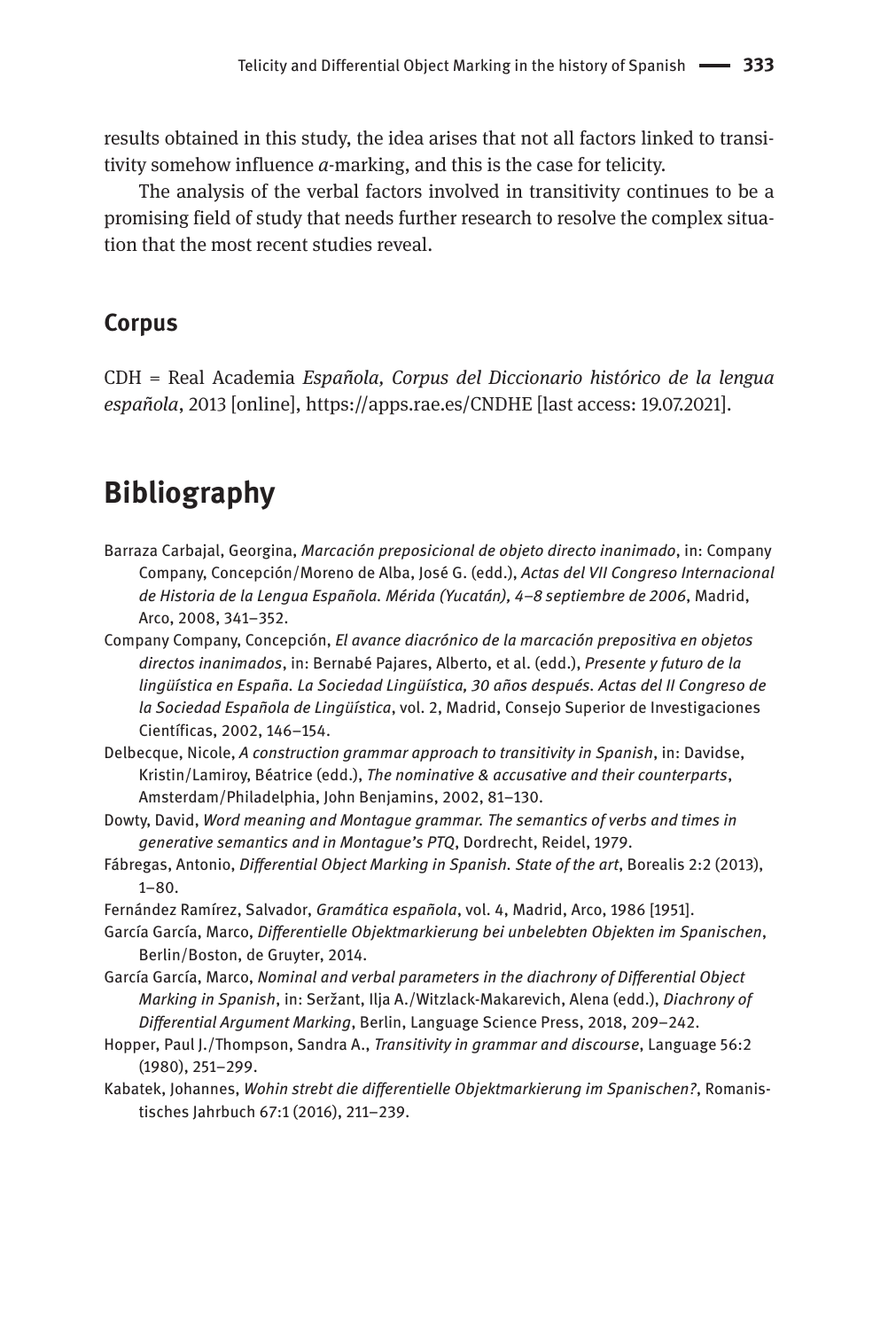- Kiparsky, Paul, *Partitive case and aspect*, in: Butt, Miriam/Geuder, Wilhelm (edd.), *The projection of arguments. Lexical and compositional factors*, Stanford, CSLI, 1998, 265–308.
- Krifka, Manfred, *The origins of telicity*, in: Rothstein, Susan (ed.), *Events and grammar*, Dordrecht, Springer, 1998, 197–235.
- Laca, Brenda, *El objeto directo. La marcación preposicional*, in: Company Company, Concepción (ed.), *Sintaxis histórica de la lengua española. Primera parte: La frase verbal*, vol. 1, México DF, UNAM/Fondo de Cultura Económica, 2006, 423–475.
- Leonetti, Manuel, *Specificity and Differential Object Marking in Spanish*, Catalan Journal of Linguistics 3:1 (2004), 75–114.
- Lleal, Coloma (dir.), *DiCCA XV* – *Diccionario del castellano del siglo XV en la Corona de Aragón*, <http://ghcl.ub.edu/diccaxv/> [last access: 12.02.2020].
- Marín, Rafael, *Una propuesta para el tratamiento de la información aspectual en HPSG*, Procesamiento del lenguaje natural 24 (1999), 70–82.
- Melis, Chantal, *El objeto directo personal en "El Cantar de Mio Cid". Estudio sintácticopragmático*, in: Pensado, Carmen (ed.), *El complemento directo preposicional*, Madrid, Visor, 1995, 133–163.
- Octavio de Toledo y Huerta, Álvaro S., *Aprovechamiento del CORDE para el estudio sintáctico del primer español moderno (ca. 1675–1825)*, in: Kabatek, Johannes (ed.), *Lingüística de corpus y lingüística histórica iberorrománica*, Berlin/Boston, de Gruyter, 2016, 57–89.
- Ormazabal, Javier/Romero, Juan, *Object clitics, agreement and dialectal variation*, Probus 25:2 (2013), 301–344.
- Real Academia Española, *Diccionario de la lengua española*, 23 ed. [online version 23.4] https://dle.rae.es [last access: 19.07.2021]
- Richardson, Kylie, *Case*, in: Binnick, Robert I. (ed.), *The Oxford handbook of tense and aspect*, Oxford, Oxford University Press, 2012, 960–985.
- Romero Heredero, Diego, *Marcado diferencial de objeto y semántica verbal en español*, Berlin/ Boston, de Gruyter, in press.
- Tenny, Carol, *Aspectual roles and the syntax-semantics interface*, Dordrecht, Kluwer Academic, 1994.
- Torrego, Esther, *The dependencies of objects*, Cambridge, Mass., MIT Press, 1998.
- Torrego, Esther, *El complemento directo preposicional*, in: Bosque, Ignacio/Demonte, Violeta (edd.), *Gramática descriptiva de la lengua española. Las construcciones sintácticas fundamentales. Relaciones temporales, aspectuales y modales*, vol. 2, Madrid, Espasa Calpe, 1999, 1779–1805.
- Vendler, Zeno, *Verbs and times*, Philosophical Review 66:2 (1956), 146–160.
- Verkuyl, Henk J., *On the compositional nature of the aspects*, Dordrecht, Reidel, 1972.

von Heusinger, Klaus, *Verbal semantics and the diachronic development of DOM in Spanish*, Probus 20:1 (2008), 1–31.

- von Heusinger, Klaus/Kaiser, Georg A., *Affectedness and Differential Object Marking in Spanish*, Morphology 21:3 (2011), 593–617.
- von Heusinger, Klaus, *The diachronic development of Differential Object Marking in Spanish ditransitive constructions*, in: Seržant, Ilja A./Witzlack-Makarevich, Alena (edd.), *Diachrony of Differential Argument Marking*, Berlin, Language Science Press, 2018, 315–344.
- von Heusinger, Klaus/García García, Marco/Montrul, Silvina, *Microvariation of Differential Object Marking in Latin American Spanish on the basis of judgement tests*, forthcoming.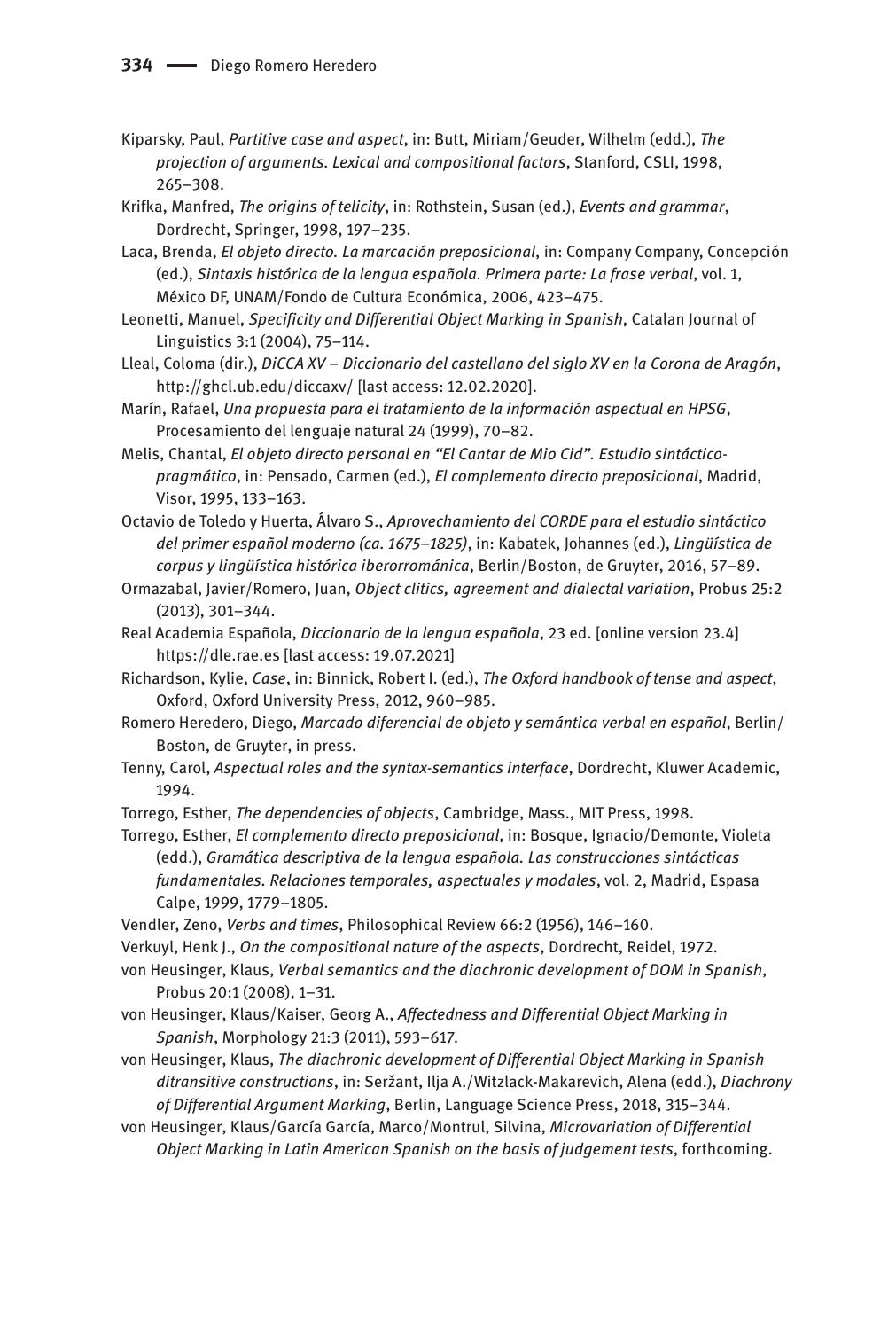# **Appendix: Verbs included in the study**

The following table contains all the verbs used for the analysis carried out in this work according to aspectual class. The subscript that follows some verbs distinguish their different meanings. These meanings have been checked using the *DLE* and the *DiCCA XV*.

| <b>STATE</b>             |                 | 449            |
|--------------------------|-----------------|----------------|
| abatir,                  | to depress      | 1              |
| admirar,                 | to admire       | 36             |
| amar <sub>1</sub>        | to love         | 119            |
| conocer <sub>1</sub>     | to know         | 107            |
| identificar <sub>2</sub> | to compare      | 12             |
| preciar                  | to appreciate   | 5              |
| recordar <sub>2</sub>    | to bear in mind | 23             |
| recordar <sub>3</sub>    | to remind       | 14             |
| rodear <sub>1</sub>      | to surround     | 38             |
| tener <sub>1</sub>       | to have         | 94             |
| <b>ACTIVITY</b>          |                 | 1,218          |
| acorrer                  | to help         | 4              |
| acribillar               | to riddle       | 10             |
| admirar <sub>2</sub>     | to amaze        | 11             |
| admirar <sub>3</sub>     | to contemplate  | 9              |
| agitar                   | to shake        | 6              |
| agraviar                 | to offend       | 4              |
| alimentar                | to feed         | $\overline{2}$ |
| amar <sub>2</sub>        | to make love    | 3              |
| amparar                  | to protect      | 1              |
| apalear                  | to beat         | 43             |
| apedrear                 | to stone        | 29             |
| apretar                  | to press        | 38             |
| arrastrar                | to drag         | 61             |
| asediar                  | to besiege      | 18             |
| atender                  | to serve        | 13             |
| atormentar               | to torment      | 6              |
| ayudar                   | to help         | 5              |
| azotar                   | to flog         | 14             |
| capitanear               | to captain      | 1              |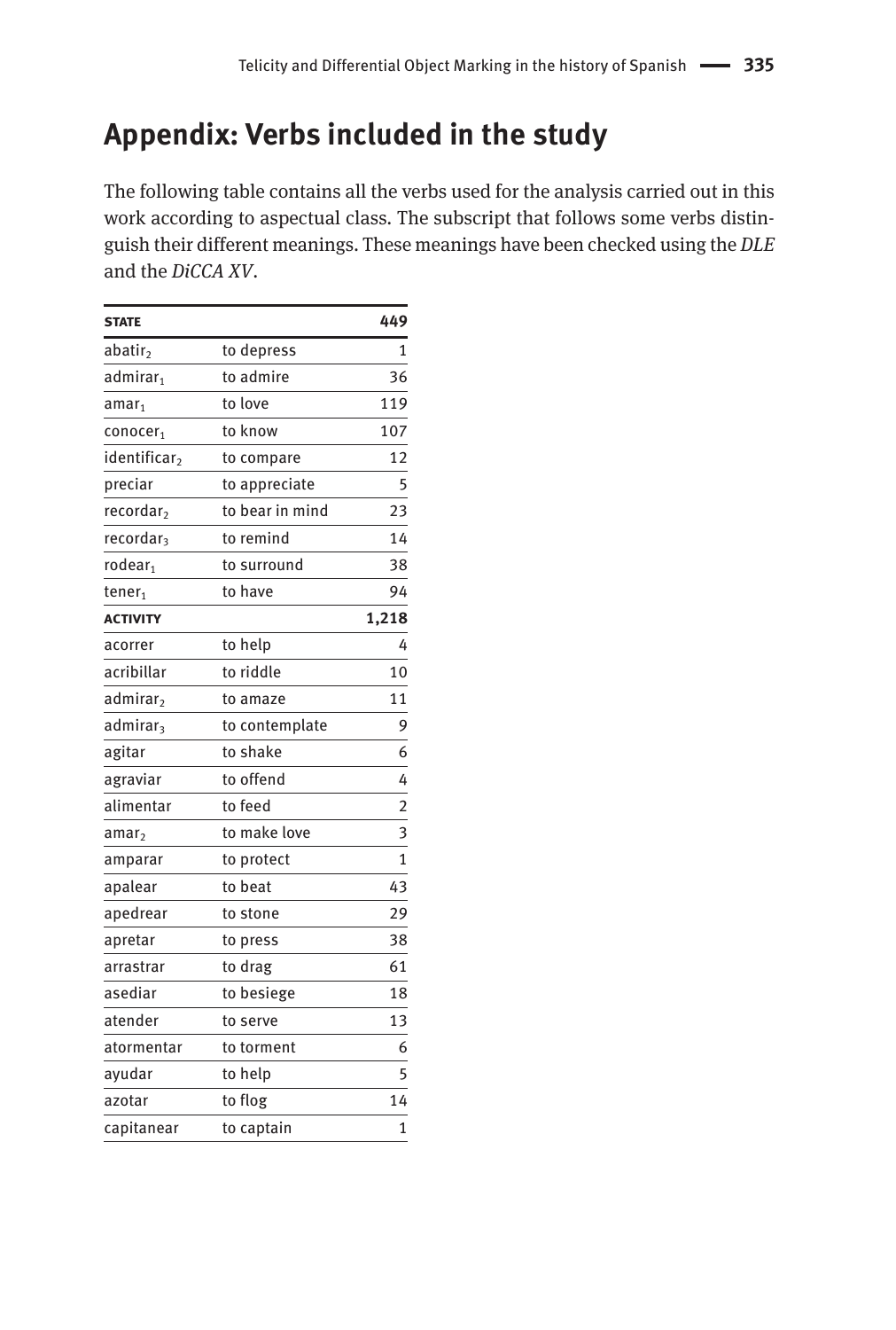#### (continued)

| <b>STATE</b>             |                | 449            |
|--------------------------|----------------|----------------|
| castigar                 | to punish      | 23             |
| catar <sub>1</sub>       | to look        | 4              |
| cohechar                 | to force       | $\overline{c}$ |
| combatir                 | to combat      | 48             |
| consolar                 | to console     | 6              |
| contemplar               | to contemplate | 11             |
| contristar               | to sadden      | $\overline{2}$ |
| criar                    | to raise       | 79             |
| empujar                  | to push        | 47             |
| enseñar                  | to educate     | 5              |
| evocar                   | to remember    | 17             |
| forzar                   | to force       | 3              |
| guardar                  | to protect     | $\overline{2}$ |
| guiar                    | to guide       | 105            |
| honrar                   | to honour      | 15             |
| hostigar                 | to harass      | 1              |
| humillar                 | to humiliate   | 3              |
| incitar                  | to encourage   | $\mathbf{1}$   |
| investigar               | to investigate | 4              |
| llevar                   | to take [sb]   | $\overline{2}$ |
| maltratar                | to abuse       | 122            |
| martirizar               | to torment     | 4              |
| menospreciar             | to despise     | 10             |
| oír                      | to hear        | 119            |
| oprimir                  | to oppress     | 30             |
| pendrar                  | to hold        | 3              |
| percibir                 | to perceive    | $\overline{2}$ |
| proveer                  | to provide     | 1              |
| punir                    | to punish      | 14             |
| remolcar                 | to tow         | $\mathbf{1}$   |
| sacudir                  | to shake       | 12             |
| señorear                 | to domineer    | 1              |
| servir                   | to serve       | $\overline{2}$ |
| sitiar                   | to besiege     | 4              |
| transportar <sub>1</sub> | to transport   | 37             |
| ver                      | to see         | 120            |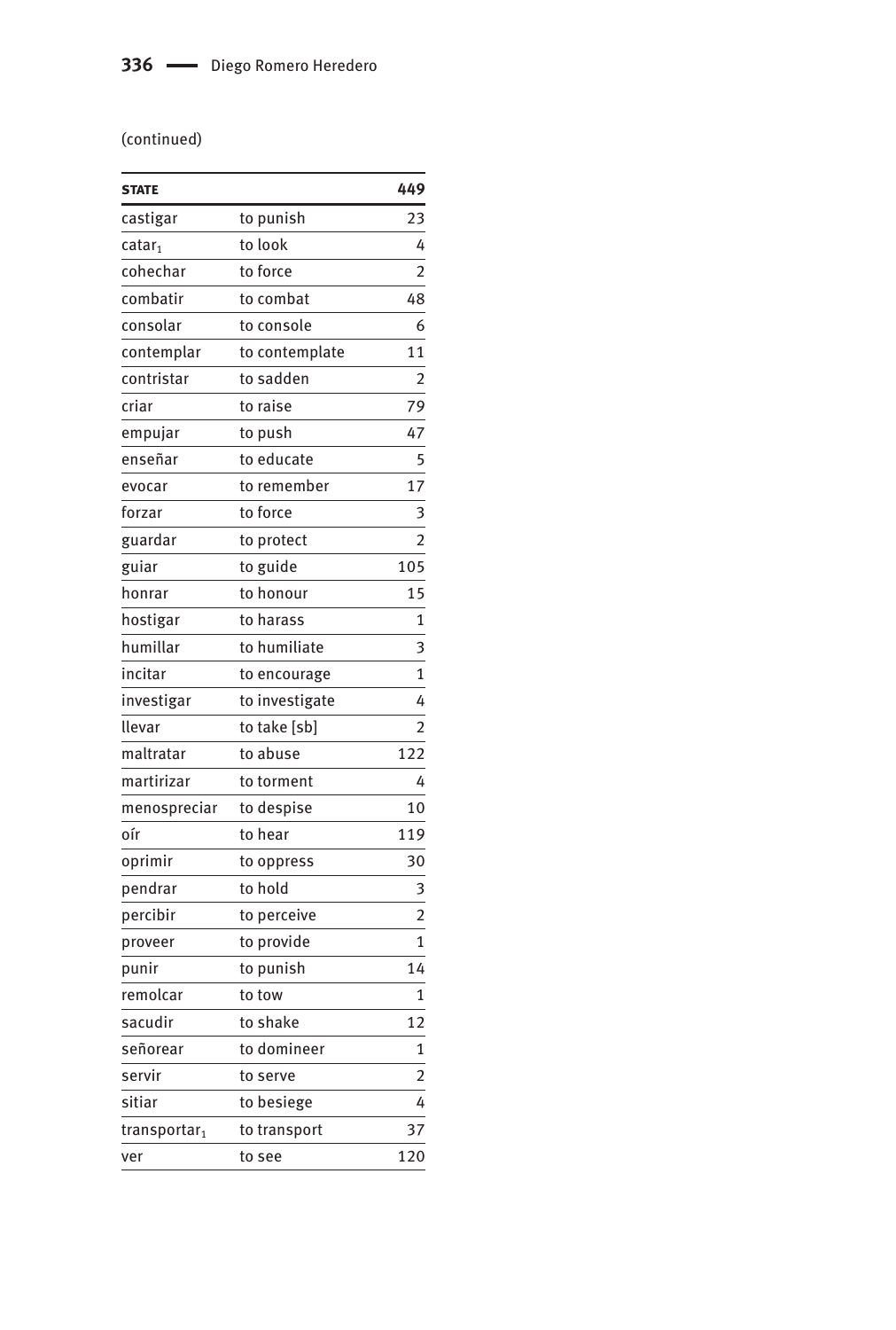#### (continued)

| <b>STATE</b>             |                                 | 449            |
|--------------------------|---------------------------------|----------------|
| vigilar                  | to guard                        | 52             |
| zarandear                | to shake                        | 26             |
| <b>ACCOMPLISHMENT</b>    | 383                             |                |
| conocer,                 | to make love                    | 6              |
| conocer <sub>4</sub>     | to meet                         | 42             |
| despedazar               | to tear apart                   | 36             |
| destrozar                | to destrov                      | 30             |
| identificar <sub>3</sub> | to ask for the<br>documentation | 5              |
| identificar <sub>4</sub> | to prove the<br>identity        | 5              |
| neutralizar              | to neutralise                   | 12             |
| olvidar                  | to forget                       | 78             |
| quemar                   | to burn                         | 79             |
| recordar <sub>1</sub>    | to recall                       | 15             |
| recordar <sub>4</sub>    | to remind                       | 1              |
| rodear <sub>2</sub>      | to circle                       | 15             |
| traer                    | to bring                        | 60             |
| transportar <sub>2</sub> | to transport                    | $\overline{1}$ |
| <b>ACHIEVEMENT</b>       |                                 | 1,150          |
| abatir <sub>1</sub>      | to take down                    | 46             |
| arrollar                 | to mow down                     | 44             |
| catar <sub>2</sub>       | to find                         | $\mathbf{1}$   |
| clamar                   | to call                         | 16             |
| conocer <sub>3</sub>     | to recognise                    | 40             |
| derribar                 | to knock down                   | 89             |
| descartar                | to reject                       | 8              |
| descubrir <sub>1</sub>   | to discover                     | 38             |
| descubrir <sub>2</sub>   | to uncover                      | 9              |
| detectar                 | to detect                       | 9              |
| eliminar                 | to eliminate                    | 31             |
| encerrar                 | to lock [sb] up                 | $\overline{1}$ |
| encontrar <sub>1</sub>   | to find                         | 145            |
| encontrar,               | to hit                          | 30             |
| enviar                   | to send                         | 17             |
| hallar                   | to find                         | 147            |